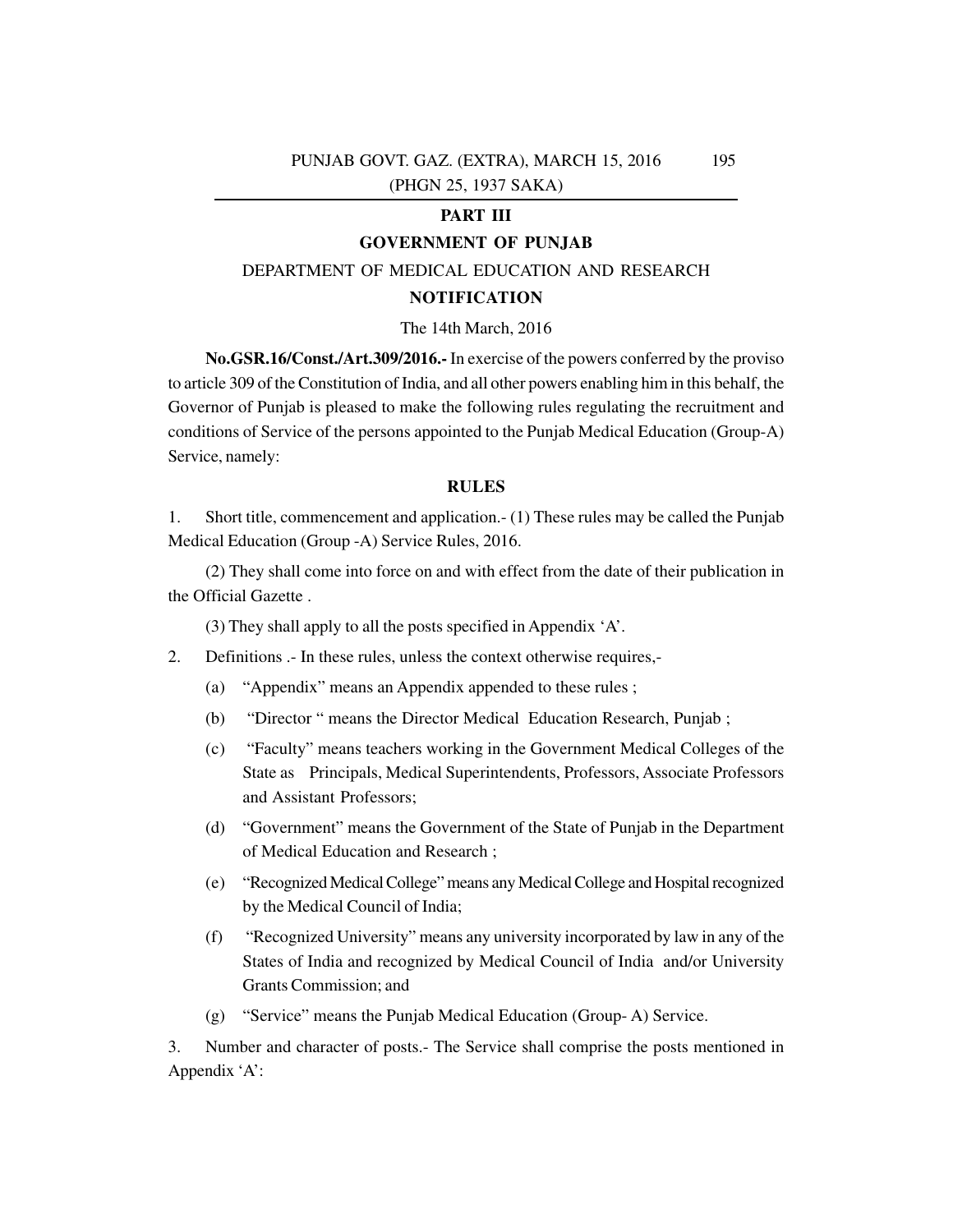Provided that nothing in these rules shall affect the inherent right of the Government to add to or reduce the number of such posts or create new posts with different designations and scales of pay, whether permanently or temporarily.

4. Appointing Authority.- All appointments to the posts in the Service shall be made by the Government.

5 Pay of Members of the Service. - The members of the Service shall be entitled to such scales of pay as may be authorized by the Government of Punjab in the Department of Finance from time to time. The scales of pay at present in force in respect of the members of the Service are given in Appendix 'A'.

6. Method of appointment, qualification and experience.- (1) Appointment to the Service shall be made in the manner as specified against that post in Appendix 'B' :

Provided that if no suitable candidate is available for appointment by promotion and by direct appointment then appointment to the Service shall be made by transfer of a person holding a similar or an identical post under the State Government or Government of India.

 (2) No person shall be appointed to any post in the Service, unless he possesses the educational qualification and experience, as specified against that post in Appendix 'B'

(3) Appointment to the Service by promotion shall be made on the basis of seniority cum- merit, but no person shall have any right to claim promotion on the basis of seniority alone.

7. Knowledge of Punjabi language.- No person appointed to any post in the Service by direct appointment shall be retained in the Service, unless he has passed an examination of Punjabi language equivalent to Matriculation standard within a period of three years from the date of his appointment to the Service.

8. Age.- (1) No person shall be appointed to any post in the Service by direct appointment or by transfer, in case he is more than forty years of age in the case of Assistant Professor, forty five years of age in the case of Associate Professor and fifty years of age in the case of Professor:

Provided that the Government, may in special circumstances to be recorded in writing, relax the upper age limit.

 (2) In the case of in-service candidates (i.e. persons already in regular employment of any department of Punjab Government/ any other State Government/ Government of India), applying for direct appointment for any post in the Service, there shall be a relaxation of eight years in the upper age limit.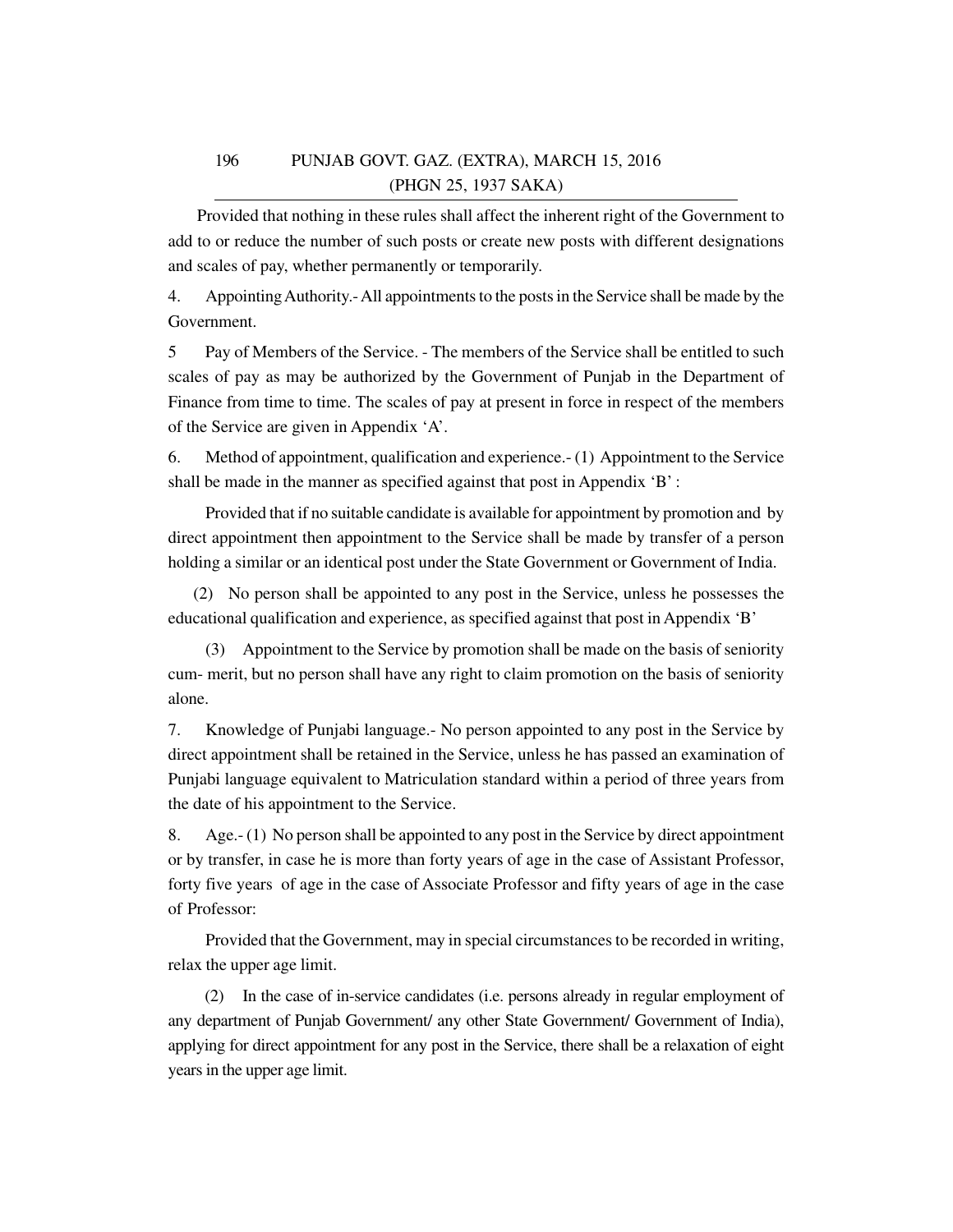(3) In the case of Punjab Civil Medical Services candidates, the maximum age limit for promotion to the post of Assistant Professor shall be fifty years.

(4) A person promoted to the post of Director shall work as such up to the age of fifty eight years. Thereafter, he shall return back to his previous post.

9. Private Practice .- No member of the Service shall accept remuneration in any form for providing any service from any source other than the State Government, Central Government, under national programs or under academic exchange programs including examination remuneration.

10. Discipline, punishment and appeal .- (1) In the matters of discipline, punishment and appeal, members of the Service shall be governed by the Punjab Civil Services (Punishment and Appeal) Rules, 1970, as amended from time to time.

(2) The authority empowered to impose penalties as specified in rule 5 of the Punjab Civil Services (Punishment and Appeal) Rules, 1970, in respect of the members of the Service shall be the Government.

11. Application of the Punjab Civil Services (General and Common Conditions of Service) Rules, 1994.- (1) In respect of the matters which are not specifically provided in these rules, the members of Service shall be governed by the provisions of the Punjab Civil Services (General and Common Conditions of Service) Rules, 1994, as amended from time to time.

(2) The Punjab Civil Services (General and Common Conditions of Service) Rules, 1994, at present in force, are contained in Appendix 'C'.

12. Interpretation.- If any question arises as to the interpretation of the rules, the Government in consultation with the Department of Personnel shall decide the same.

13. Repeal and saving.- The Punjab Medical Education Service (Class I) Rules, 1978 and the Punjab Medical Education State Service (Class II) Rules, 1979 in so far as they are applicable to the members of the Service are hereby repealed:

Provided that any order issued or any action taken under the rules so repealed, shall be deemed to have been issued or taken under the corresponding provisions of these rules.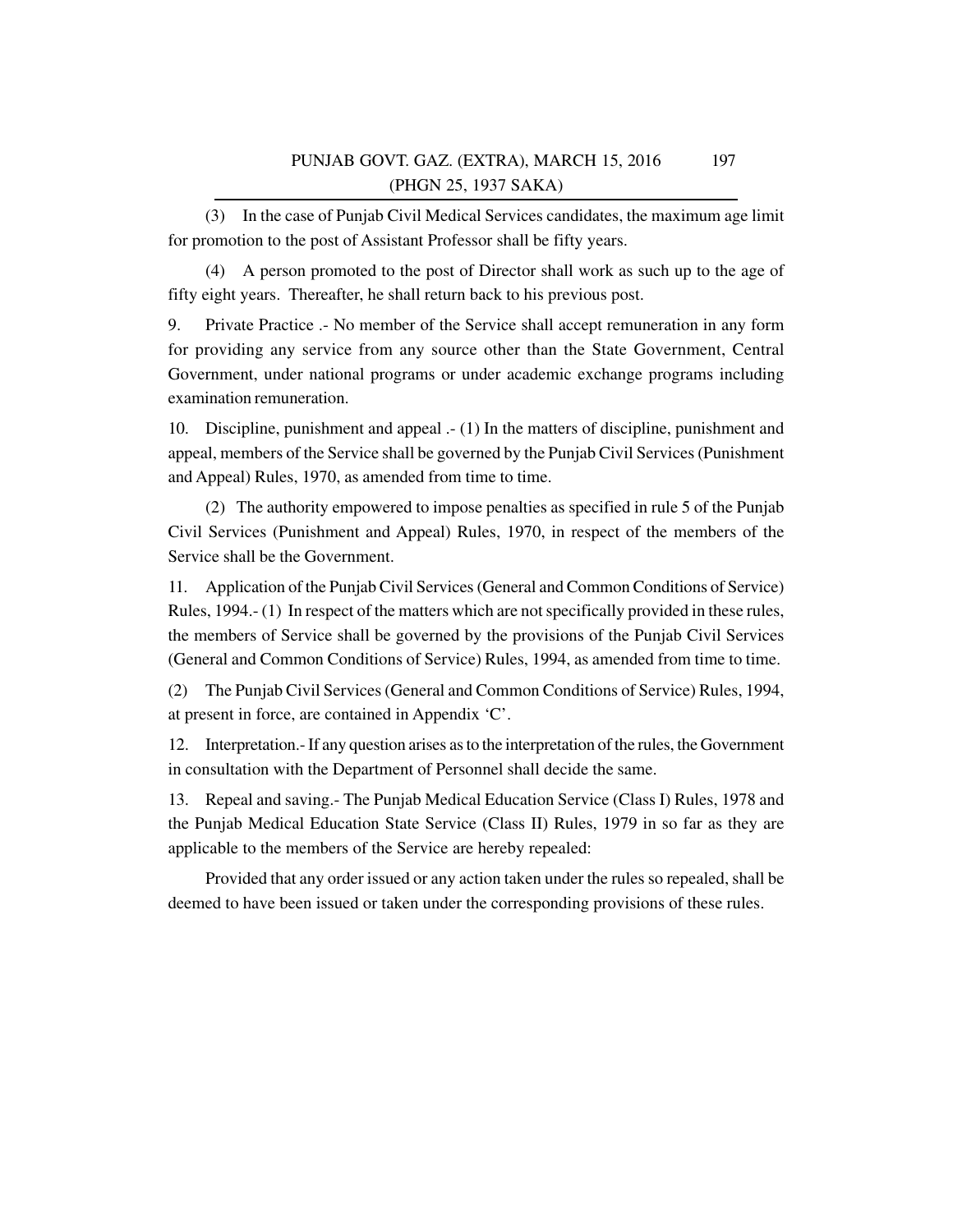|     | APPENDIX 'A'                     |                |              |                |                         |  |  |  |  |
|-----|----------------------------------|----------------|--------------|----------------|-------------------------|--|--|--|--|
|     | [See rules $1(3)$ , 3 and 5]     |                |              |                |                         |  |  |  |  |
|     | Serial Designations of           |                | No. of posts | Scale of Pay   |                         |  |  |  |  |
| No. | the Posts                        | Temporary      | Permanent    | Total          | (Pay Band +Grade Pay)   |  |  |  |  |
| 1   | $\overline{2}$                   | 3              | 4            | 5              | 6                       |  |  |  |  |
|     | Director                         |                |              | 1              | $37400 - 67000 + 10000$ |  |  |  |  |
| 2   | <b>Joint Director</b>            | 1              |              | 1              | $37400 - 67000 + 10000$ |  |  |  |  |
| 3   | Principal                        | 2              |              | 2              | $37400 - 67000 + 10000$ |  |  |  |  |
| 4   | Vice Principal                   | $\overline{2}$ |              | $\overline{2}$ | 37400-67000+10000       |  |  |  |  |
| 5   | <b>Medical Superintendent</b>    | $\overline{2}$ |              | 2              | $37400 - 67000 + 10000$ |  |  |  |  |
| 6   | Deputy Medical<br>Superintendent | $\overline{2}$ |              | $\overline{2}$ | 37400-67000+8900        |  |  |  |  |
|     | Professor                        | 40             | 114          | 154            | 37400-67000+10000       |  |  |  |  |
| 8   | Associate Professor              | 40             | 142          | 182            | $37400 - 67000 + 8900$  |  |  |  |  |
| 9   | <b>Assistant Professor</b>       | 150            | 140          | 290            | $37400 - 67000 + 8600$  |  |  |  |  |

**Note:-**The details/bifurcation of the posts specified against serial nos.3 to 9 above are given in Appendices 'A-1' to 'A-5'.

198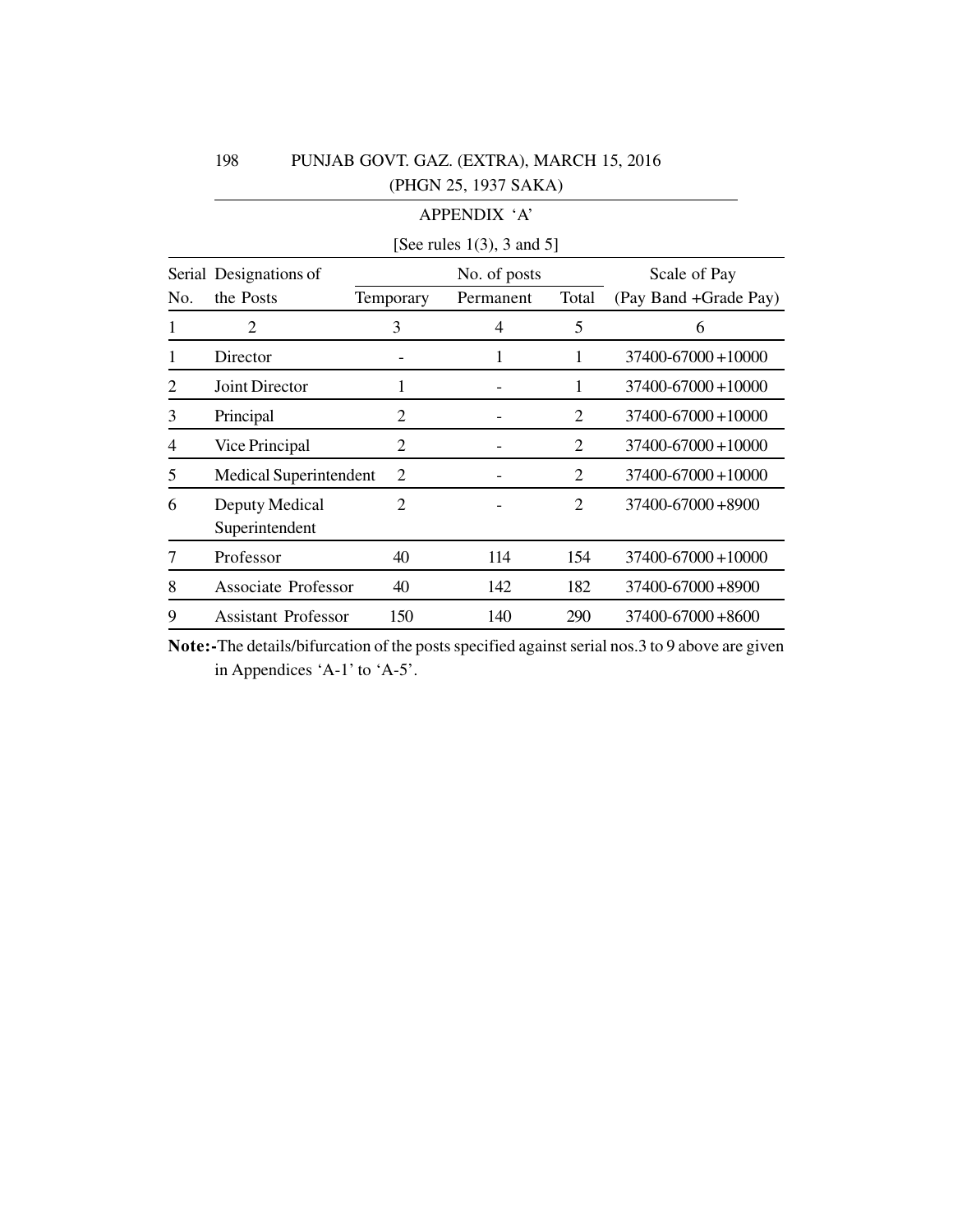|                                          |                               |           | <b>APPENDIX-'A-1'</b> |                                         |                  |  |  |  |  |
|------------------------------------------|-------------------------------|-----------|-----------------------|-----------------------------------------|------------------|--|--|--|--|
|                                          | (See Note below Appendix-'A') |           |                       |                                         |                  |  |  |  |  |
| Serial Designation<br>of the post<br>No. |                               |           | Government Medical    | Government Medical                      | Total            |  |  |  |  |
|                                          |                               | Permanent | College, Amritsar     | College, Patiala<br>Temporary Permanent | <b>Temporary</b> |  |  |  |  |
|                                          | Principal                     |           |                       |                                         |                  |  |  |  |  |
|                                          | Vice-Principal                |           |                       |                                         |                  |  |  |  |  |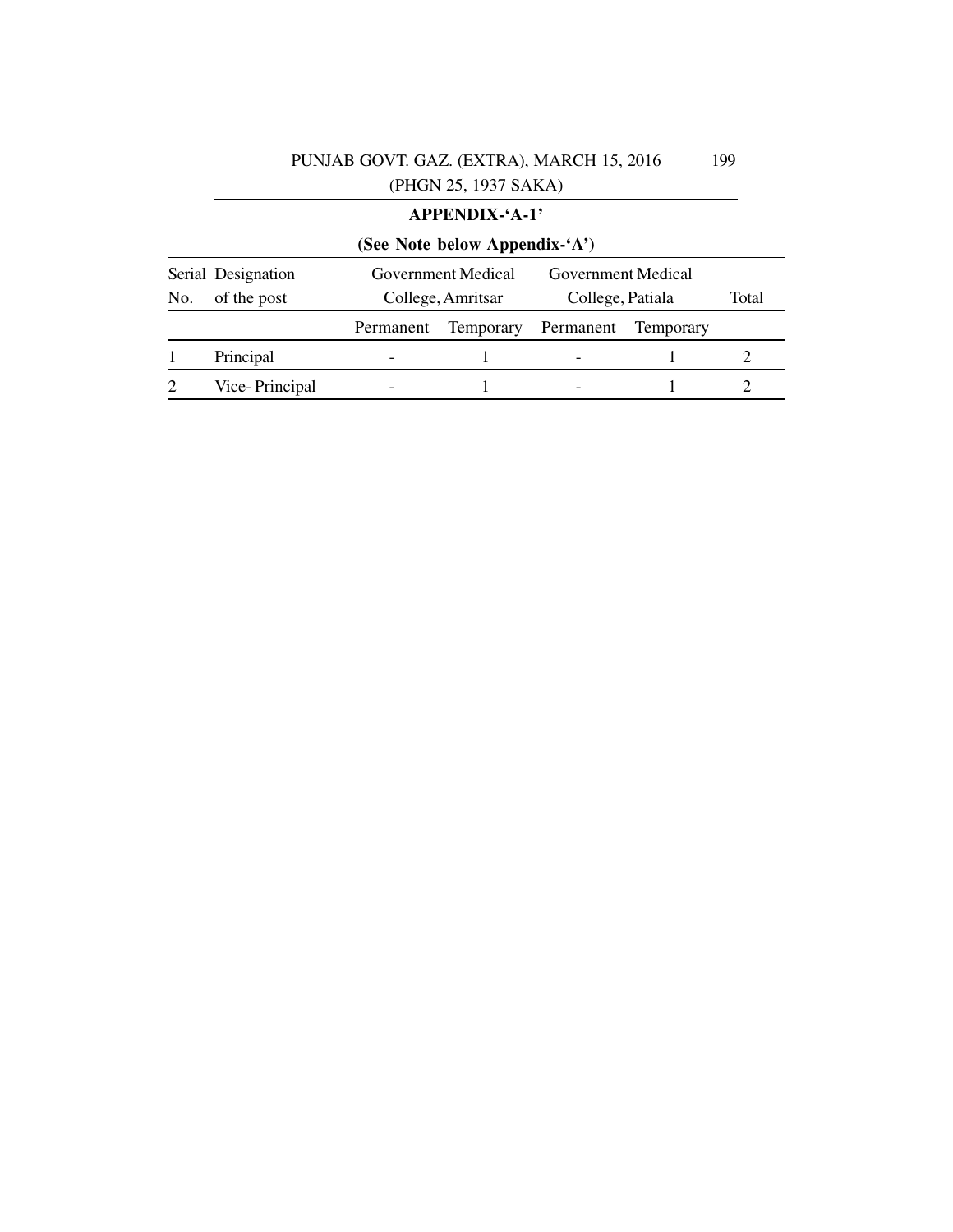|     |                                  |                                                      | <b>APPENDIX-'A-2'</b> |                    |                  |       |  |  |  |  |
|-----|----------------------------------|------------------------------------------------------|-----------------------|--------------------|------------------|-------|--|--|--|--|
|     | (See Note below Appendix-'A')    |                                                      |                       |                    |                  |       |  |  |  |  |
|     | Serial Designation               |                                                      | Government Medical    | Government Medical |                  |       |  |  |  |  |
| No. | of the post                      | College Hospital, Amritsar College Hospital, Patiala |                       |                    |                  | Total |  |  |  |  |
|     |                                  | Permanent                                            | <b>Temporary</b>      | Permanent          | <b>Temporary</b> |       |  |  |  |  |
|     | Medical Superintendent -         |                                                      |                       |                    |                  |       |  |  |  |  |
| 2   | Deputy Medical<br>Superintendent |                                                      |                       |                    |                  |       |  |  |  |  |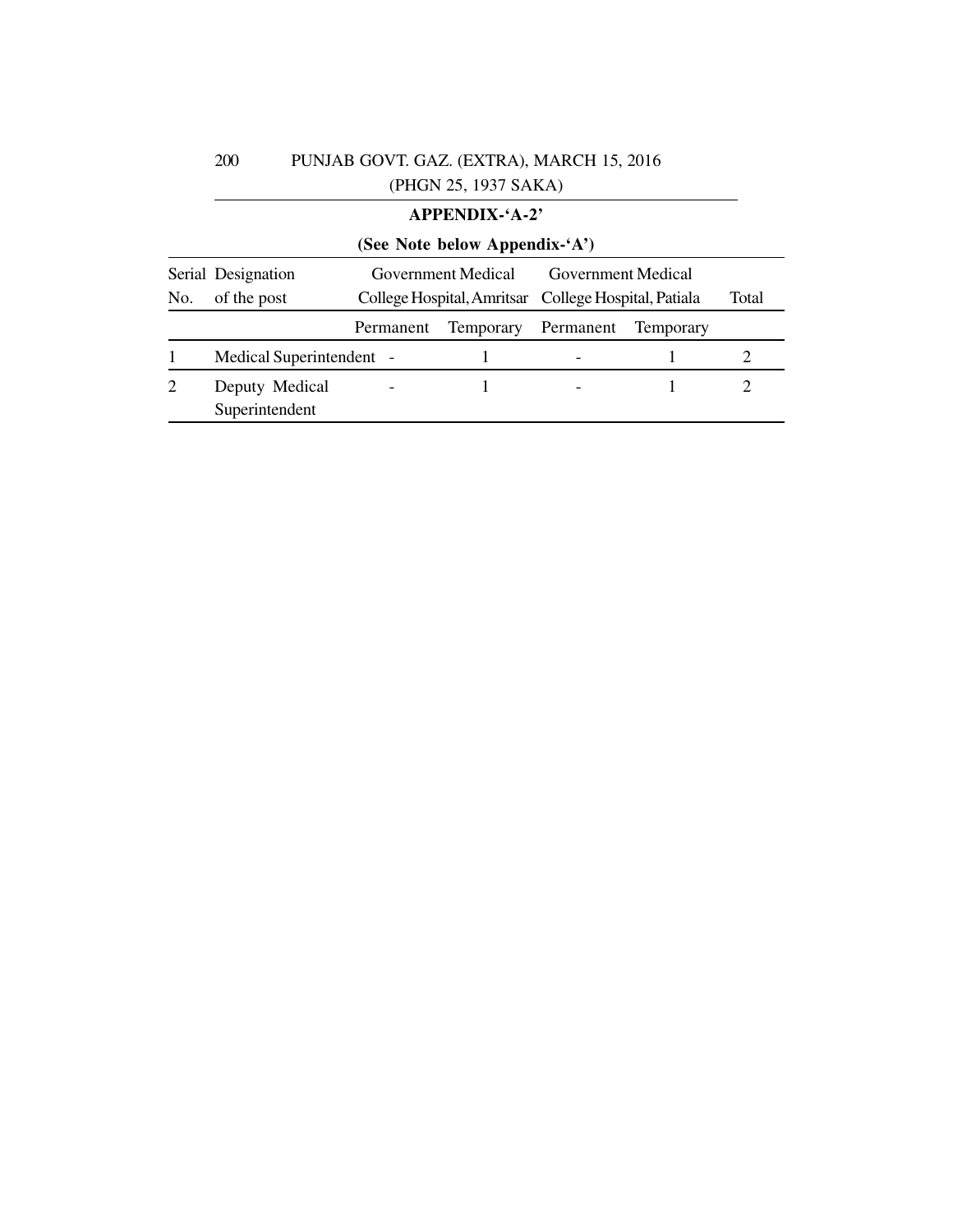## PUNJAB GOVT. GAZ. (EXTRA), MARCH 15, 2016

(PHGN 25, 1937 SAKA)

## **APPENDIX-'A-3' (See Note below Appendix 'A') Designation of the post:- Professor**

|                | Serial Name of the     |                | Government                |                |                | Government               |                |  |
|----------------|------------------------|----------------|---------------------------|----------------|----------------|--------------------------|----------------|--|
| No.            | Department             |                | Medical College,          |                |                | Medical College,         |                |  |
|                |                        |                | Amritsar                  |                |                | Patiala                  |                |  |
|                |                        |                | Permanent Temporary Total |                |                | Permanent Temporary      | Total          |  |
| 1              | $\overline{2}$         | 3              | $\overline{4}$            | 5              | 6              | 7                        | 8              |  |
| 1              | Anatomy                | $\overline{2}$ |                           | $\overline{2}$ | $\overline{2}$ |                          | $\overline{2}$ |  |
| $\overline{c}$ | Physiology             | $\overline{2}$ | $\overline{\phantom{0}}$  | $\overline{2}$ | $\overline{2}$ | $\overline{\phantom{0}}$ | $\overline{2}$ |  |
| 3              | Biochemistry           | $\mathbf{1}$   | 1                         | $\mathbf{2}$   | $\mathbf{1}$   | 1                        | $\overline{2}$ |  |
| 4              | Pathology              | $\overline{2}$ |                           | $\overline{2}$ | $\overline{2}$ |                          | $\overline{2}$ |  |
| 5              | Microbiology           | $\overline{2}$ | $\overline{\phantom{0}}$  | $\overline{2}$ | $\overline{2}$ | $\overline{\phantom{0}}$ | $\overline{2}$ |  |
| 6              | Pharmacology           | $\overline{2}$ | -                         | $\overline{2}$ | $\overline{2}$ |                          | $\overline{2}$ |  |
| 7.             | Forensic Medicine 1    |                |                           | 1              | $\mathbf{1}$   |                          | $\mathbf{1}$   |  |
| 8              | Community              | $\overline{2}$ | $\mathbf{1}$              | 3              | $\overline{2}$ | $\mathbf{1}$             | 3              |  |
|                | Medicine including     |                |                           |                |                |                          |                |  |
|                | <b>Public Health</b>   |                |                           |                |                |                          |                |  |
| 9              | General Medicine 6     |                |                           | 6              | 6              |                          | 6              |  |
| 10             | <b>General Surgery</b> | 6              | $\overline{\phantom{0}}$  | 6              | 6              |                          | 6              |  |
| 11             | Obstetrics and         | $\overline{4}$ | $\mathbf{1}$              | 5              | 5              |                          | 5              |  |
|                | Gynecology             |                |                           |                |                |                          |                |  |
| 12             | Paediatrics            | $\overline{2}$ | $\mathbf{1}$              | 3              | 3              | $\overline{\phantom{a}}$ | $\overline{3}$ |  |
| 13             | Tuberculosis and       | $\overline{2}$ |                           | $\overline{2}$ | $\overline{2}$ |                          | $\overline{2}$ |  |
|                | Respiratory            |                |                           |                |                |                          |                |  |
|                | Medicine/              |                |                           |                |                |                          |                |  |
|                | Pulmonary              |                |                           |                |                |                          |                |  |
|                | Medicine               |                |                           |                |                |                          |                |  |
| 14             | Psychiatry             | $\mathbf{1}$   | $\mathbf{1}$              | $\overline{2}$ | $\overline{2}$ |                          | $\overline{2}$ |  |
| 15             | Dermatology,           | $\overline{2}$ |                           | $\mathfrak{2}$ | $\overline{2}$ |                          | $\overline{2}$ |  |
|                | Venereology and        |                |                           |                |                |                          |                |  |
|                | Leprosy                |                |                           |                |                |                          |                |  |
| 16             | Orthopaedics           | $\overline{2}$ | $\overline{2}$            | $\overline{4}$ | $\overline{4}$ |                          | $\overline{4}$ |  |
| 17             | Anaesthesiology        | 3              | $\overline{2}$            | 5              | $\overline{2}$ | 3                        | 5              |  |
|                | including              |                |                           |                |                |                          |                |  |
|                | ICCU etc               |                |                           |                |                |                          |                |  |

201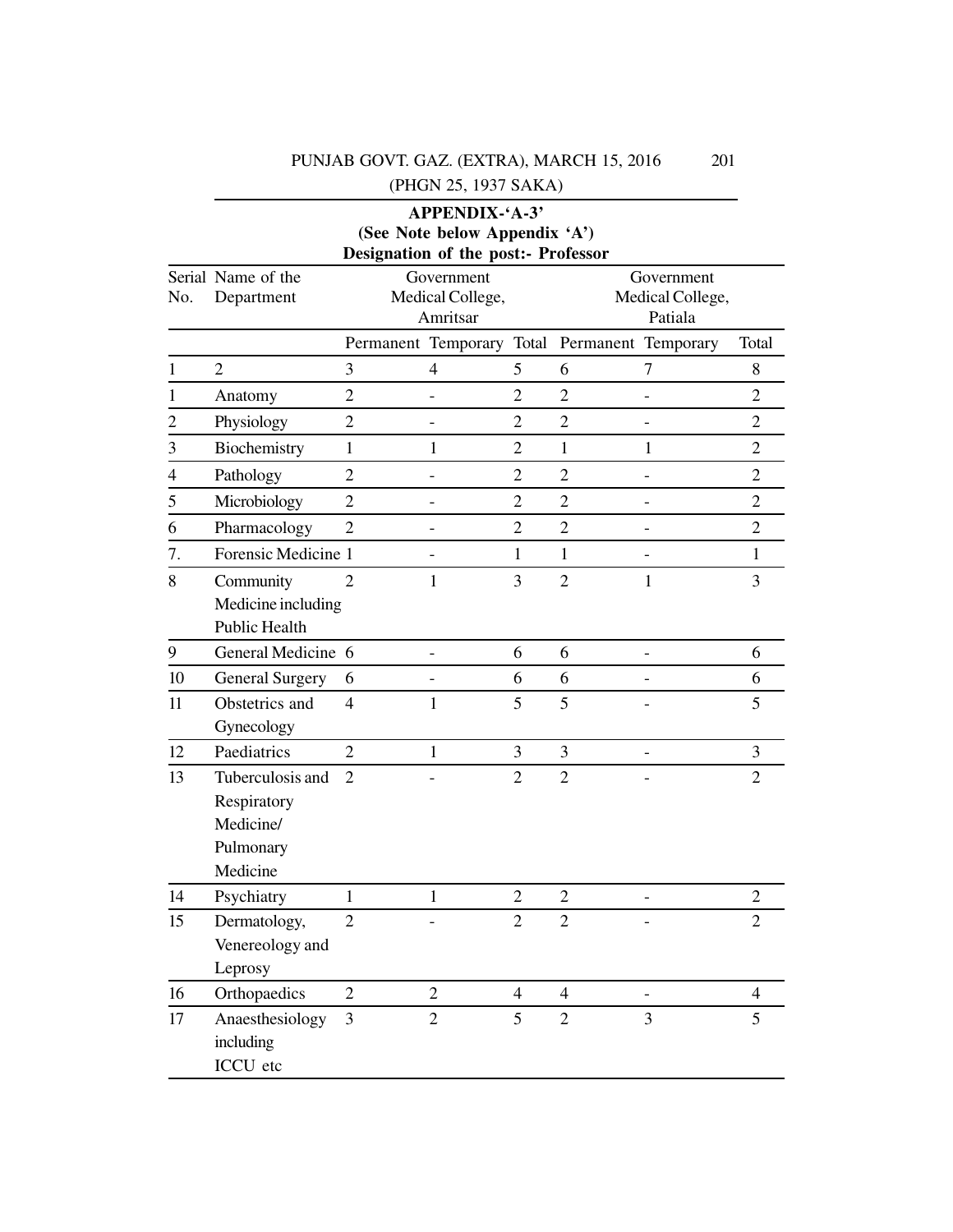|     |                                                   |                | (PHGN 25, 1937 SAKA) |                |                |              |                |
|-----|---------------------------------------------------|----------------|----------------------|----------------|----------------|--------------|----------------|
| 18  | Radio-diagnosis                                   | $\overline{2}$ | 1                    | 3              | $\overline{2}$ | $\mathbf{1}$ | 3              |
| 19  | Radiotherapy                                      | $\mathbf{1}$   |                      | $\mathbf{1}$   | $\mathbf{1}$   |              | 1              |
| 20  | Oto-Rhino-<br>Laryngology                         | $\overline{2}$ |                      | $\overline{2}$ | $\overline{2}$ |              | $\overline{2}$ |
| 21  | Ophthalmology                                     | $\overline{2}$ |                      | $\overline{2}$ | $\overline{2}$ |              | $\overline{2}$ |
| 22  | Nuclear Medicine -                                |                | 1                    | $\mathbf{1}$   |                | 1            | $\mathbf{1}$   |
| 23  | Physical Medicine -<br>and Rehabilitation         |                | 1                    | $\mathbf{1}$   |                | 1            | $\mathbf{1}$   |
| 24  | Immuno<br>Haematology<br>and Blood<br>Transfusion |                | 1                    | $\mathbf{1}$   | $\mathbf{1}$   |              | $\mathbf{1}$   |
| 25  | Hospital<br>Administration                        |                | $\mathbf{1}$         | $\mathbf{1}$   |                | $\mathbf{1}$ | $\mathbf{1}$   |
| 26  | Neonatalogy                                       |                | $\mathbf{1}$         | $\mathbf{1}$   |                | $\mathbf{1}$ | $\mathbf{1}$   |
| 27. | Cardiology                                        | 1              |                      | $\mathbf{1}$   | $\mathbf{1}$   |              | $\mathbf{1}$   |
| 28. | Clinical Pathology -                              |                | 1                    | $\mathbf{1}$   | $\mathbf{1}$   |              | 1              |
| 29  | Endocrinology                                     |                | 1                    | $\mathbf{1}$   |                | 1            | $\mathbf{1}$   |
| 30  | Medical<br>Gastroenterology                       |                | 1                    | $\mathbf{1}$   |                | 1            | 1              |
| 31  | Medical Oncology -                                |                | $\mathbf{1}$         | $\mathbf{1}$   |                | $\mathbf{1}$ | $\mathbf{1}$   |
| 32  | Nephrology                                        |                | 1                    | $\mathbf{1}$   |                | 1            | $\mathbf{1}$   |
| 33  | Neurology                                         |                | $\mathbf{1}$         | $\mathbf{1}$   |                | $\mathbf{1}$ | $\mathbf{1}$   |
| 34  | Cardio Vascular & 1<br>Thoracic Surgery           |                |                      | $\mathbf{1}$   | $\mathbf{1}$   |              | $\mathbf{1}$   |
| 35  | Urology                                           | -1             |                      | $\mathbf{1}$   | $\mathbf{1}$   |              | 1              |
| 36  | Neuro-Surgery                                     |                | $\mathbf{1}$         | $\mathbf{1}$   |                | 1            | 1              |
| 37  | Paediatric Surgery 1                              |                |                      | $\mathbf{1}$   | $\mathbf{1}$   |              | $\mathbf{1}$   |
| 38  | Plastic &<br>Reconstructive<br>surgery            | 1              |                      | $\,1$          | $\mathbf{1}$   |              | $\mathbf{1}$   |
| 39  | Surgical Oncology -                               |                | $\mathbf{1}$         | $\mathbf{1}$   |                | $\mathbf{1}$ | $\mathbf{1}$   |
|     | <b>Total</b>                                      | 54             | 23                   | $77\,$         | 60             | 17           | $77\,$         |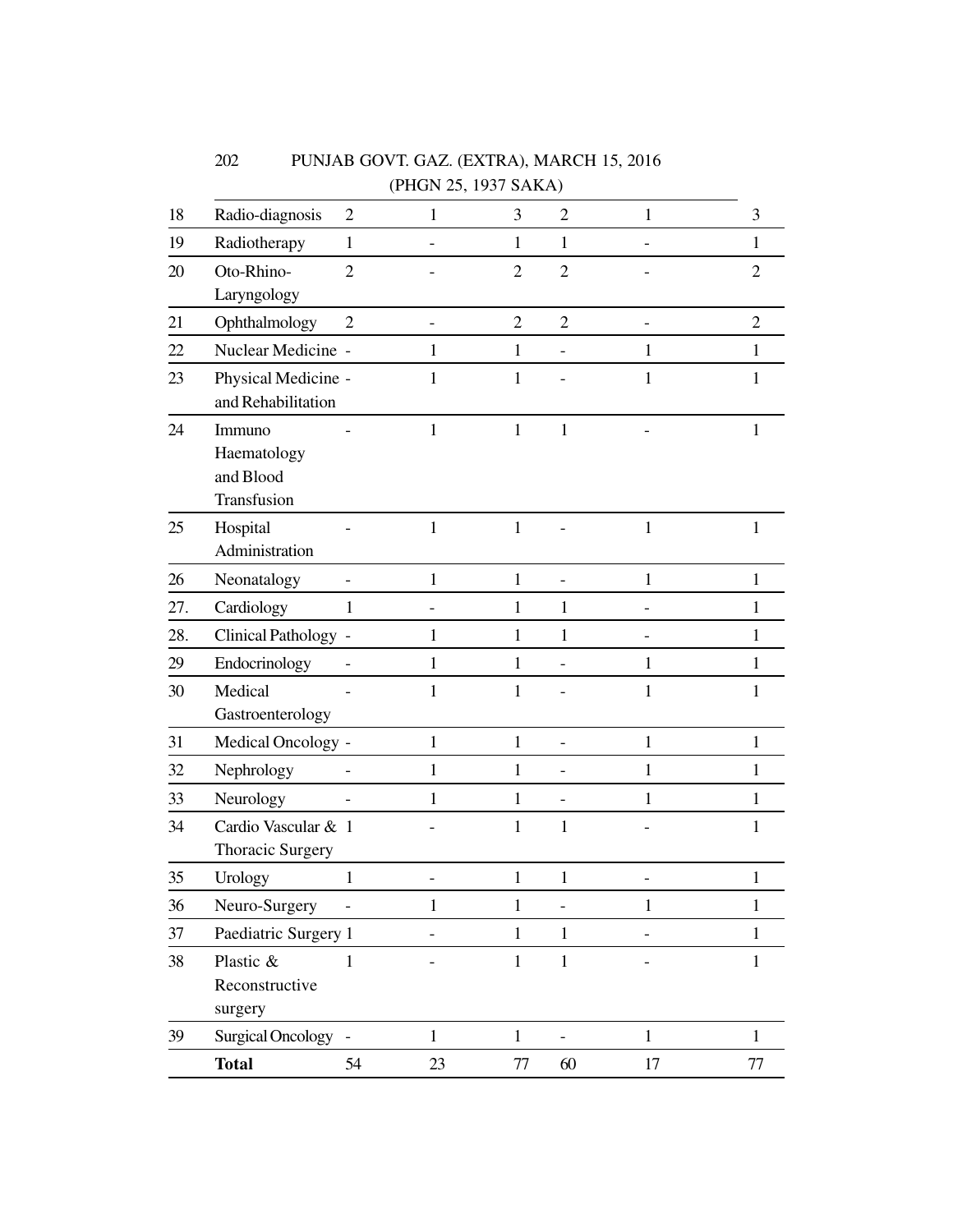|                |                        |                | <b>APPENDIX-'A-4'</b>         |                |                                               |                  |                |
|----------------|------------------------|----------------|-------------------------------|----------------|-----------------------------------------------|------------------|----------------|
|                |                        |                | (See Note below Appendix 'A') |                |                                               |                  |                |
|                |                        |                |                               |                | Designation of the post:- Associate Professor |                  |                |
|                | Serial Name of the     |                | Government                    |                |                                               | Government       |                |
| No.            | Department             |                | Medical College,              |                |                                               | Medical College, |                |
|                |                        |                | Amritsar                      |                |                                               | Patiala          |                |
|                |                        |                | Permanent Temporary Total     |                | Permanent Temporary                           |                  | Total          |
| 1              | $\overline{2}$         | 3              | 4                             | 5              | 6                                             | 7                | 8              |
| 1              | Anatomy                | 3              | -                             | 3              | 3                                             |                  | 3              |
| $\overline{c}$ | Physiology             | $\overline{2}$ | $\mathbf{1}$                  | 3              | 3                                             |                  | 3              |
| 3              | Biochemistry           | 1              | 1                             | $\overline{2}$ | $\overline{2}$                                |                  | $\overline{2}$ |
| 4              | Pathology              | 4              | 1                             | 5              | 5                                             |                  | 5              |
| 5              | Microbiology           | $\overline{2}$ | 1                             | 3              | $\overline{2}$                                | 1                | 3              |
| 6              | Pharmacology           | $\overline{2}$ | $\overline{a}$                | $\overline{2}$ | $\overline{2}$                                |                  | $\overline{2}$ |
| 7.             | Forensic Medicine 1    |                | 1                             | $\overline{2}$ | $\overline{2}$                                |                  | $\overline{2}$ |
| 8              | Community              | 2              | $\mathbf{1}$                  | 3              | $\overline{2}$                                | 1                | 3              |
|                | Medicine               |                |                               |                |                                               |                  |                |
|                | including Public       |                |                               |                |                                               |                  |                |
|                | Health                 |                |                               |                |                                               |                  |                |
| 9              | General Medicine 6     |                | $\overline{\phantom{0}}$      | 6              | 6                                             |                  | 6              |
| 10             | <b>General Surgery</b> | 6              |                               | 6              | 6                                             |                  | 6              |
| 11             | Obstetrics and         | $\overline{4}$ | 1                             | 5              | 5                                             |                  | 5              |
|                | Gynecology             |                |                               |                |                                               |                  |                |
| 12             | Paediatrics            | 3              |                               | 3              | 3                                             |                  | 3              |
| 13             | Tuberculosis and       | $\overline{2}$ |                               | $\overline{2}$ | $\overline{2}$                                |                  | $\overline{2}$ |
|                | Respiratory            |                |                               |                |                                               |                  |                |
|                | Medicine/              |                |                               |                |                                               |                  |                |
|                | Pulmonary              |                |                               |                |                                               |                  |                |
|                | Medicine               |                |                               |                |                                               |                  |                |
| 14             | Psychiatry             |                | 2                             | 3              | 3                                             |                  | 3              |
| 15             | Dermatology,           | 1              | $\mathbf{1}$                  | $\overline{2}$ | 1                                             | $\mathbf{1}$     | $\overline{2}$ |
|                | Venereology and        |                |                               |                |                                               |                  |                |
|                | Leprosy                |                |                               |                |                                               |                  |                |
| 16             | Orthopaedics           | 3              | $\mathbf{1}$                  | 4              | $\overline{4}$                                |                  | 4              |
| 17             | Anaesthesiology        | $\overline{4}$ | $\mathbf{1}$                  | 5              | $\overline{4}$                                | $\mathbf{1}$     | 5              |
|                | including              |                |                               |                |                                               |                  |                |
|                | ICCU etc               |                |                               |                |                                               |                  |                |

203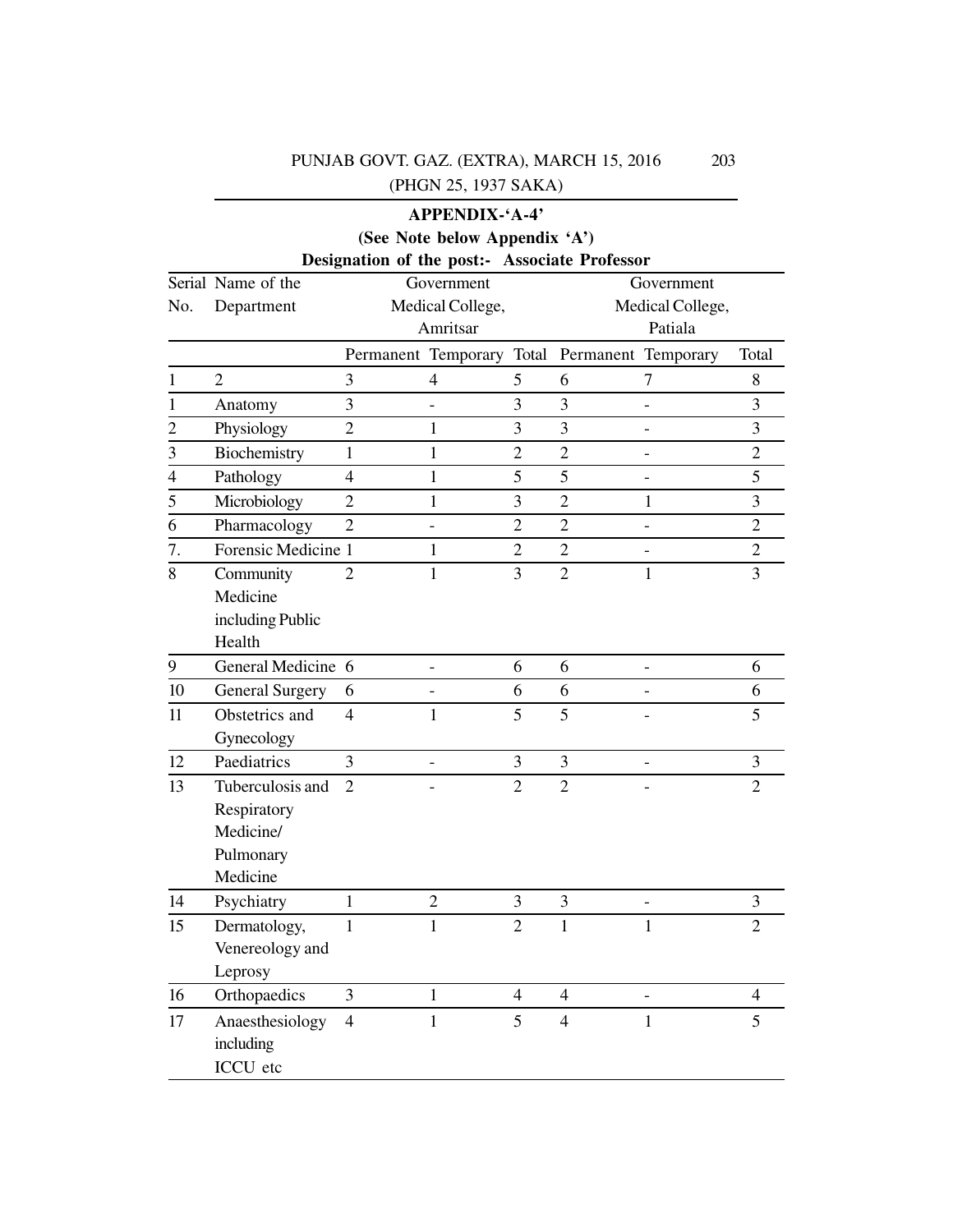|     |                      |                | (PHGN 25, 1937 SAKA) |                |                |                |                  |
|-----|----------------------|----------------|----------------------|----------------|----------------|----------------|------------------|
| 18  | Radio-diagnosis      | $\overline{2}$ | 5                    | 7              | 5              | $\overline{2}$ | $\boldsymbol{7}$ |
| 19  | Radiotherapy         | $\mathbf{1}$   |                      | $\mathbf{1}$   | $\mathbf{1}$   |                | $\mathbf{1}$     |
| 20  | Oto-Rhino-           | $\overline{2}$ |                      | $\overline{2}$ | $\overline{2}$ |                | $\overline{2}$   |
|     | Laryngology          |                |                      |                |                |                |                  |
| 21  | Ophthalmology        | 3              | $\mathbf{1}$         | $\overline{4}$ | $\overline{4}$ |                | $\overline{4}$   |
| 22  | Nuclear Medicine -   |                | 1                    | 1              |                | 1              | 1                |
| 23  | Physical             |                | 1                    | 1              |                | 1              | 1                |
|     | Medicine and         |                |                      |                |                |                |                  |
|     | Rehabilitation       |                |                      |                |                |                |                  |
| 24  | Immuno               | 1              |                      | 1              | 1              |                | 1                |
|     | Haematology and      |                |                      |                |                |                |                  |
|     | <b>Blood</b>         |                |                      |                |                |                |                  |
|     | Transfusion          |                |                      |                |                |                |                  |
| 25  | Hospital             |                | $\mathbf{1}$         | $\mathbf{1}$   |                | $\mathbf{1}$   | $\mathbf{1}$     |
|     | Administration       |                |                      |                |                |                |                  |
| 26  | Neonatalogy          | $\mathbf{1}$   |                      | $\mathbf{1}$   | $\mathbf{1}$   |                | 1                |
| 27. | Cardiology           | $\mathbf{1}$   |                      | 1              | 1              |                | 1                |
| 28. | Clinical Pathology 1 |                |                      | $\mathbf{1}$   | 1              |                | 1                |
| 29  | Endocrinology        |                | 1                    | 1              | ۳              | 1              | 1                |
| 30  | Medical              |                | 1                    | 1              |                | 1              | 1                |
|     | Gastroenterology     |                |                      |                |                |                |                  |
| 31  | Medical Oncology     |                | 1                    | $\mathbf{1}$   | $\overline{a}$ | 1              | $\mathbf{1}$     |
| 32  | Nephrology           | $\mathbf{1}$   |                      | $\mathbf{1}$   | 1              |                | $\mathbf{1}$     |
| 33  | Neurology            | $\mathbf{1}$   |                      | 1              | 1              |                | 1                |
| 34  | Cardio Vascular & 1  |                |                      | $\mathbf{1}$   | $\mathbf{1}$   |                | $\mathbf{1}$     |
|     | Thoracic Surgery     |                |                      |                |                |                |                  |
| 35  | Urology              | 1              |                      | 1              | 1              |                |                  |
| 36  | Neuro-Surgery        |                | $\mathbf{1}$         | 1              |                | 1              | 1                |
| 37  | Paediatric Surgery 1 |                |                      | $\mathbf{1}$   | $\mathbf{1}$   |                | $\mathbf{1}$     |
| 38  | Plastic &            | $\mathbf{1}$   |                      | $\mathbf{1}$   | $\mathbf 1$    |                | $\mathbf{1}$     |
|     | Reconstructive       |                |                      |                |                |                |                  |
|     | surgery              |                |                      |                |                |                |                  |
| 39  | Surgical Oncology -  |                | $\mathbf 1$          | $\,1\,$        |                | $\mathbf{1}$   | $\mathbf{1}$     |
|     | <b>Total</b>         | 65             | 26                   | 91             | 77             | 14             | 91               |

PUNJAB GOVT. GAZ. (EXTRA), MARCH 15, 2016

204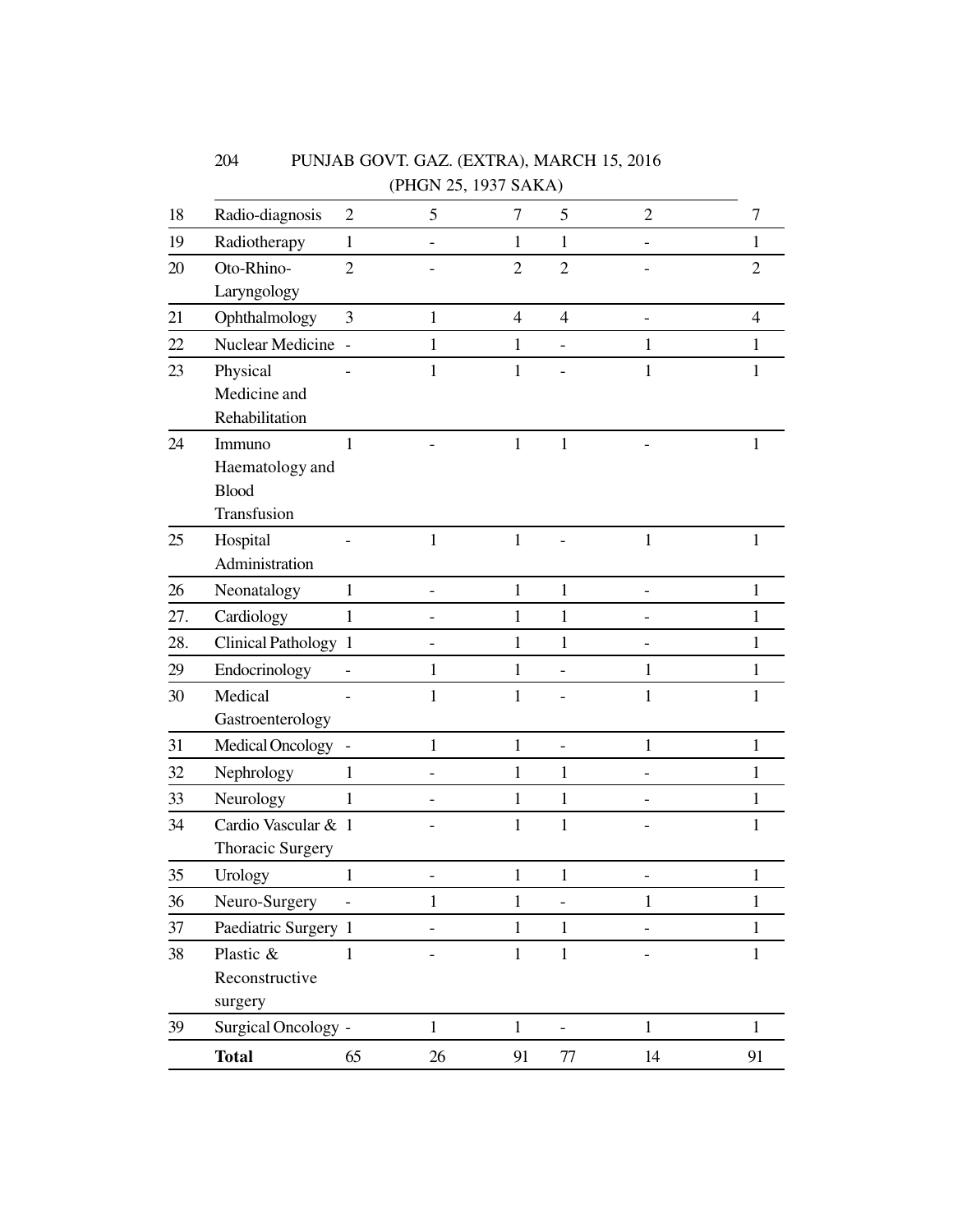## **APPENDIX-'A-5' (See Note below Appendix 'A')**

## **Designation of the post:- Assistant Professor**

|                | <br>Serial Name of the | $\cdots$                 | $\mathbf{r}$<br>Government | 1.50010V       |                          | Government          |                |  |
|----------------|------------------------|--------------------------|----------------------------|----------------|--------------------------|---------------------|----------------|--|
| No.            | Department             |                          | Medical College,           |                | Medical College,         |                     |                |  |
|                |                        |                          | Amritsar                   |                | Patiala                  |                     |                |  |
|                |                        |                          | Permanent Temporary Total  |                |                          | Permanent Temporary | Total          |  |
| $\mathbf{1}$   | $\overline{2}$         | $\overline{3}$           | $\overline{4}$             | 5              | 6                        | $\overline{7}$      | 8              |  |
| $\mathbf 1$    | Anatomy                | $\overline{\phantom{0}}$ | $\overline{4}$             | $\overline{4}$ |                          | $\overline{4}$      | $\overline{4}$ |  |
| $\overline{c}$ | Physiology             | $\overline{\phantom{0}}$ | $\overline{4}$             | $\overline{4}$ | $\overline{\phantom{0}}$ | $\overline{4}$      | $\overline{4}$ |  |
| 3              | Biochemistry           | $\overline{\phantom{0}}$ | $\overline{4}$             | $\overline{4}$ | $\overline{a}$           | $\overline{4}$      | $\overline{4}$ |  |
| $\overline{4}$ | Pathology              | $\overline{\phantom{0}}$ | $\overline{4}$             | $\overline{4}$ |                          | $\overline{4}$      | $\overline{4}$ |  |
| $\overline{5}$ | Microbiology           | $\overline{\phantom{0}}$ | $\overline{4}$             | $\overline{4}$ | -                        | $\overline{4}$      | $\overline{4}$ |  |
| 6              | Pharmacology           | $\overline{a}$           | 3                          | 3              | $\overline{a}$           | 3                   | 3              |  |
| $\overline{7}$ | Forensic Medicine      | $\mathbf{1}$             | $\mathbf{1}$               | $\overline{2}$ | $\overline{2}$           |                     | $\overline{2}$ |  |
| 8              | Community              | 5                        |                            | $\overline{5}$ | 5                        |                     | $\overline{5}$ |  |
|                | Medicine including     |                          |                            |                |                          |                     |                |  |
|                | <b>Public Health</b>   |                          |                            |                |                          |                     |                |  |
| 9              | General Medicine 7     |                          | $\overline{2}$             | 9              | 9                        |                     | 9              |  |
| $10\,$         | <b>General Surgery</b> | $\tau$                   | $\overline{2}$             | 9              | 9                        |                     | 9              |  |
| 11             | Obstetrics and         | $\overline{4}$           | $\overline{4}$             | $8\,$          | $\overline{4}$           | $\overline{4}$      | 8              |  |
|                | Gynecology             |                          |                            |                |                          |                     |                |  |
| 12             | Paediatrics            | $\overline{4}$           | $\overline{2}$             | 6              | 5                        | $\mathbf{1}$        | 6              |  |
| 13             | Tuberculosis and       | $\overline{2}$           | $\mathbf{1}$               | 3              | 3                        |                     | $\overline{3}$ |  |
|                | Respiratory            |                          |                            |                |                          |                     |                |  |
|                | Medicine/              |                          |                            |                |                          |                     |                |  |
|                | Pulmonary              |                          |                            |                |                          |                     |                |  |
|                | Medicine               |                          |                            |                |                          |                     |                |  |
| 14             | Psychiatry             | $\overline{2}$           | $\overline{3}$             | 5              | 3                        | $\overline{2}$      | 5              |  |
| 15             | Dermatology,           | $\overline{2}$           | $\mathbf{1}$               | 3              | $\overline{2}$           | $\mathbf{1}$        | $\overline{3}$ |  |
|                | Venereology and        |                          |                            |                |                          |                     |                |  |
|                | Leprosy                |                          |                            |                |                          |                     |                |  |
| 16             | Orthopaedics           | $\overline{3}$           | 5                          | 8              | 5                        | 3                   | 8              |  |
| 17             | Anaesthesiology        | 5                        | 5                          | 10             | 6                        | $\overline{4}$      | 10             |  |
|                | including              |                          |                            |                |                          |                     |                |  |
|                | ICCU etc               |                          |                            |                |                          |                     |                |  |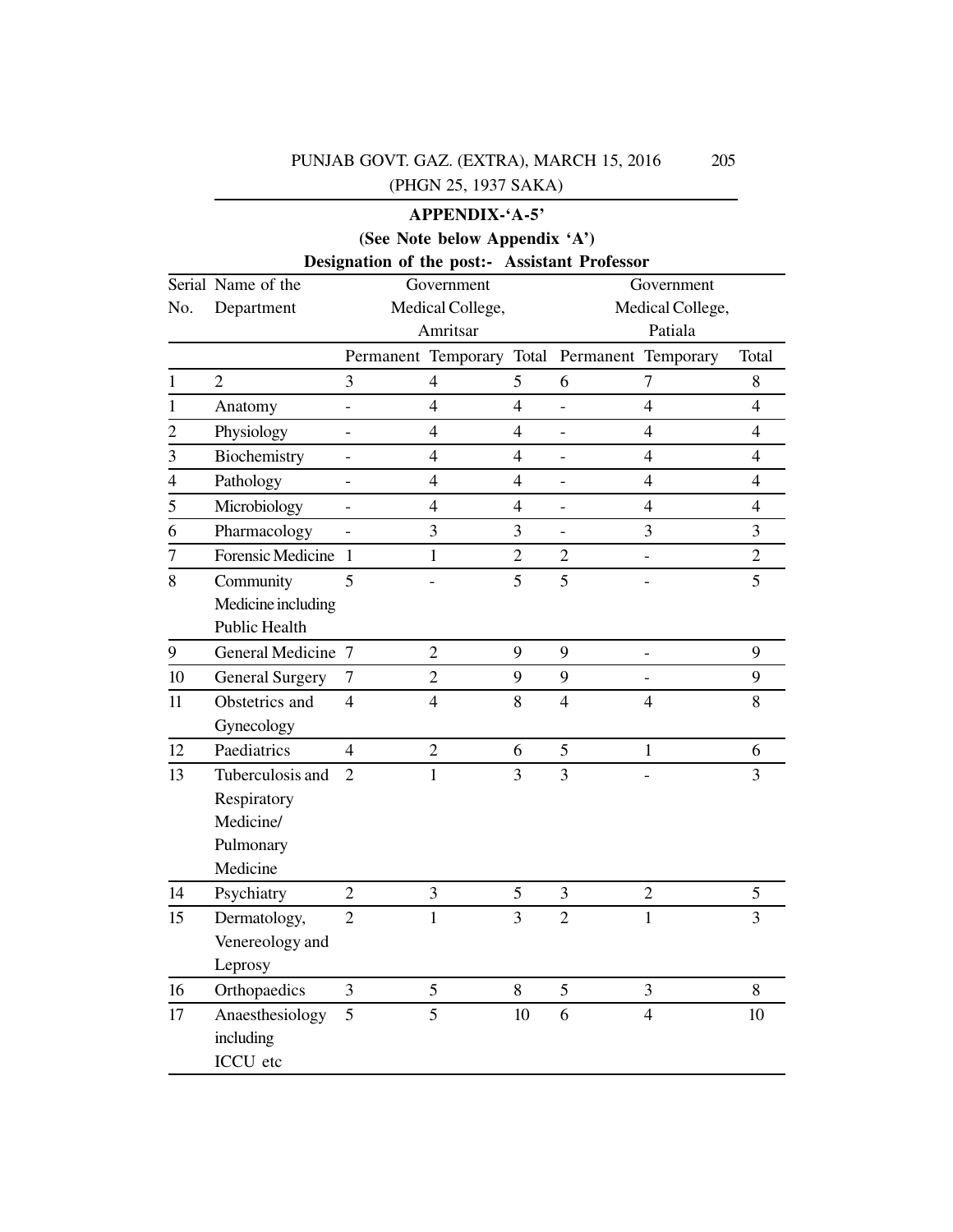|     |                          |                          | (PHGN 25, 1937 SAKA) |                |                          |                          |                |
|-----|--------------------------|--------------------------|----------------------|----------------|--------------------------|--------------------------|----------------|
| 18  | Radio-diagnosis          | $\overline{\mathcal{A}}$ | $\overline{2}$       | 6              | 6                        | $\overline{a}$           | 6              |
| 19  | Radiotherapy             | $\mathbf{1}$             | $\overline{2}$       | 3              | $\mathbf{1}$             | $\overline{2}$           | 3              |
| 20  | Oto-Rhino-               | $\overline{4}$           |                      | $\overline{4}$ | 3                        | 1                        | $\overline{4}$ |
|     | Laryngology              |                          |                      |                |                          |                          |                |
| 21  | Ophthalmology            | $\overline{4}$           | $\qquad \qquad -$    | $\overline{4}$ | $\overline{4}$           | $\overline{\phantom{0}}$ | $\overline{4}$ |
| 22  | Nuclear Medicine -       |                          | $\overline{2}$       | $\overline{2}$ |                          | $\overline{2}$           | $\overline{2}$ |
| 23  | Physical Medicine -      |                          | 3                    | 3              |                          | 3                        | 3              |
|     | and Rehabilitation       |                          |                      |                |                          |                          |                |
| 24  | Immuno                   |                          | $\overline{2}$       | $\overline{2}$ |                          | $\overline{2}$           | $\overline{2}$ |
|     | Haematology              |                          |                      |                |                          |                          |                |
|     | and Blood                |                          |                      |                |                          |                          |                |
|     | Transfusion              |                          |                      |                |                          |                          |                |
| 25  | Hospital                 |                          | $\overline{2}$       | $\overline{2}$ |                          | $\overline{2}$           | $\overline{2}$ |
|     | Administration           |                          |                      |                |                          |                          |                |
| 26  | Neonatalogy              | $\mathbf{1}$             | $\mathbf{1}$         | $\overline{2}$ | $\mathbf{1}$             | $\mathbf{1}$             | $\overline{2}$ |
| 27. | Cardiology               | $\mathbf{1}$             | $\mathbf{1}$         | $\overline{2}$ | $\mathbf{1}$             | $\mathbf{1}$             | $\overline{2}$ |
| 28. | Clinical Pathology -     |                          | $\overline{2}$       | $\overline{2}$ | $\overline{\phantom{0}}$ | $\overline{2}$           | $\overline{2}$ |
| 29  | Endocrinology            |                          | $\mathbf{2}$         | $\overline{2}$ | 1                        | $\mathbf{1}$             | $\overline{2}$ |
| 30  | Medical                  |                          | $\overline{2}$       | $\overline{2}$ | $\mathbf{1}$             | $\mathbf{1}$             | $\overline{2}$ |
|     | Gastroenterology         |                          |                      |                |                          |                          |                |
| 31  | Medical                  |                          | $\overline{2}$       | $\overline{2}$ |                          | $\overline{2}$           | $\overline{2}$ |
|     | Oncology                 |                          |                      |                |                          |                          |                |
| 32  | Nephrology               | $\mathbf{1}$             | $\mathbf{1}$         | $\overline{2}$ | $\mathbf{1}$             | $\mathbf{1}$             | $\overline{2}$ |
| 33  | Neurology                | 1                        | $\mathbf{1}$         | $\overline{2}$ | 1                        | $\mathbf{1}$             | $\overline{2}$ |
| 34  | Cardio Vascular & 1      |                          | $\mathbf{1}$         | $\overline{2}$ | $\mathbf{1}$             | $\mathbf{1}$             | $\overline{2}$ |
|     | Thoracic Surgery         |                          |                      |                |                          |                          |                |
| 35  | Urology                  | $\mathbf{1}$             | $\mathbf{1}$         | $\overline{c}$ | $\mathbf{1}$             | $\mathbf{1}$             | $\mathfrak{2}$ |
| 36  | Neuro-Surgery            |                          | $\overline{c}$       | $\overline{c}$ |                          | $\overline{c}$           | $\sqrt{2}$     |
| 37  | Paediatric Surgery 1     |                          | $\mathbf{1}$         | $\overline{2}$ | $\mathbf{1}$             | $\mathbf{1}$             | $\overline{2}$ |
| 38  | Plastic &                | $\mathbf{1}$             | $\mathbf{1}$         | $\overline{2}$ | $\mathbf{1}$             | $\mathbf{1}$             | $\overline{2}$ |
|     | Reconstructive           |                          |                      |                |                          |                          |                |
|     | surgery                  |                          |                      |                |                          |                          |                |
| 39  | <b>Surgical Oncology</b> |                          | $\overline{2}$       | $\overline{2}$ |                          | $\overline{2}$           | $\overline{2}$ |
|     | <b>Total</b>             | 63                       | 82                   | 145            | $77\,$                   | 68                       | 145            |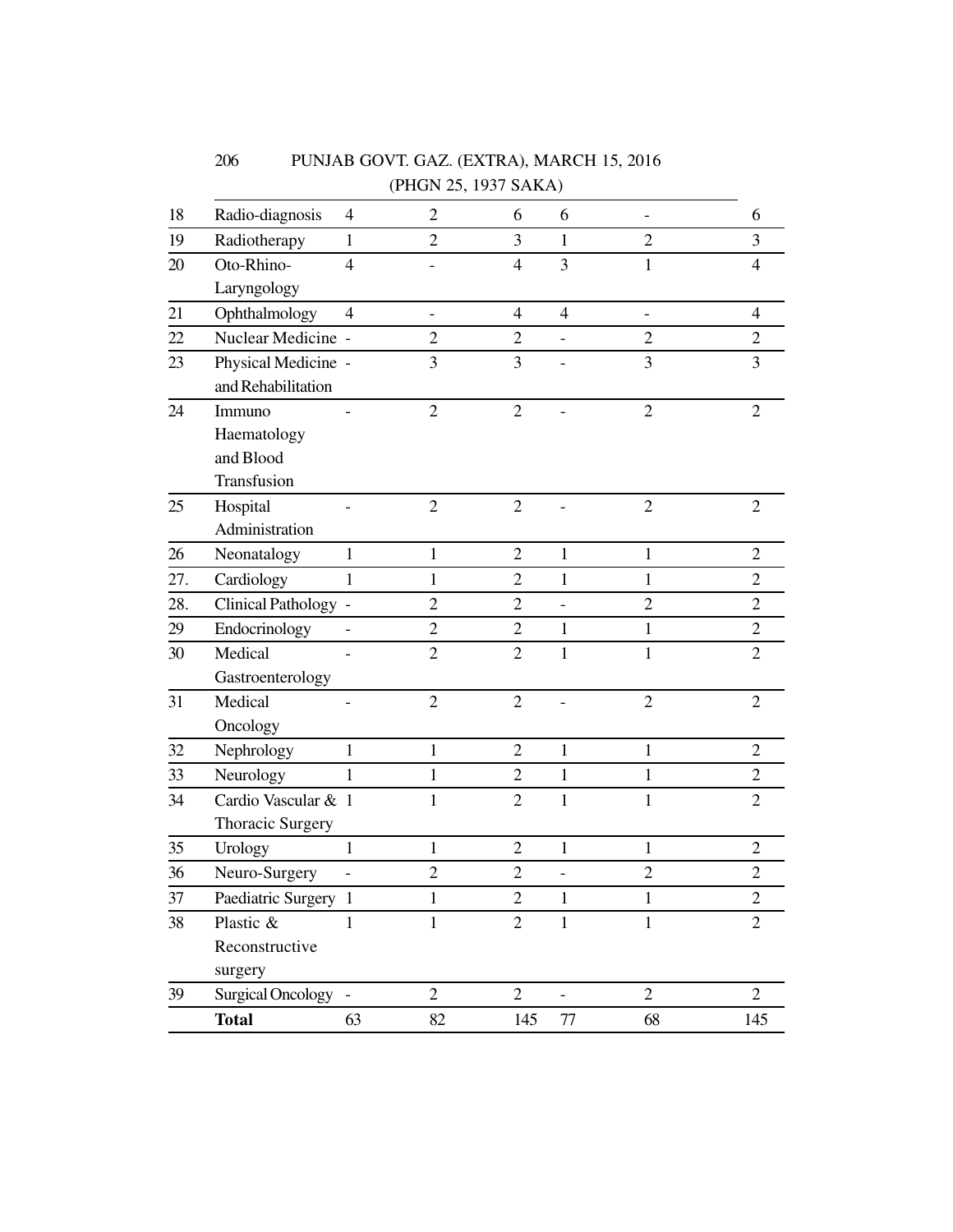|               |                                     |                                  |                    | <b>APPENDIX 'B'</b>                                                       |                                                                                                                                                                   |                                                     |  |
|---------------|-------------------------------------|----------------------------------|--------------------|---------------------------------------------------------------------------|-------------------------------------------------------------------------------------------------------------------------------------------------------------------|-----------------------------------------------------|--|
|               |                                     |                                  |                    | [See rule 6]                                                              |                                                                                                                                                                   |                                                     |  |
| Serial<br>No. | Designations<br>of the posts        | Percentage for appointment<br>by |                    | Method of appointment, qualification and experience for<br>appointment by |                                                                                                                                                                   |                                                     |  |
|               |                                     | Direct<br>appointment            | Promotion          | Direct appointment                                                        | Promotion                                                                                                                                                         | PUNJAB GOVT.                                        |  |
| (1)           | (2)                                 | (3)                              | (4)                | (5)                                                                       | (6)                                                                                                                                                               |                                                     |  |
|               | Director                            |                                  | Hundred<br>percent |                                                                           | From amongst the panel of<br>senior most Professors.                                                                                                              |                                                     |  |
| 2             | Joint Director -                    |                                  | Hundred<br>percent |                                                                           | By inviting applications from<br>amongst the Professors and<br>Associate Professors who have<br>an experience of teaching for a<br>minimum period of eight years. | <b>PHON</b><br><b>GAZ</b><br>25<br>(EXTRA),<br>1937 |  |
| 3             | Principal                           |                                  | Hundred<br>percent |                                                                           | From amongst the panel of<br>senior most Professors.                                                                                                              | SAKA)                                               |  |
| 4             | Vice Principal -                    |                                  | Hundred<br>percent |                                                                           | From amongst the panel of<br>senior most Professors.                                                                                                              | <b>MARCH</b>                                        |  |
| 5             | Medical<br>Superintendent           |                                  | Hundred<br>percent |                                                                           | From amongst the panel of<br>senior most Professors.                                                                                                              | 15,<br>2016                                         |  |
| 6             | Deputy<br>Medical<br>Superintendent |                                  | Hundred<br>percent |                                                                           | From amongst the panel of<br>Associate Professors who have<br>an experience of teaching for a<br>minimum period of seven years.                                   | 207                                                 |  |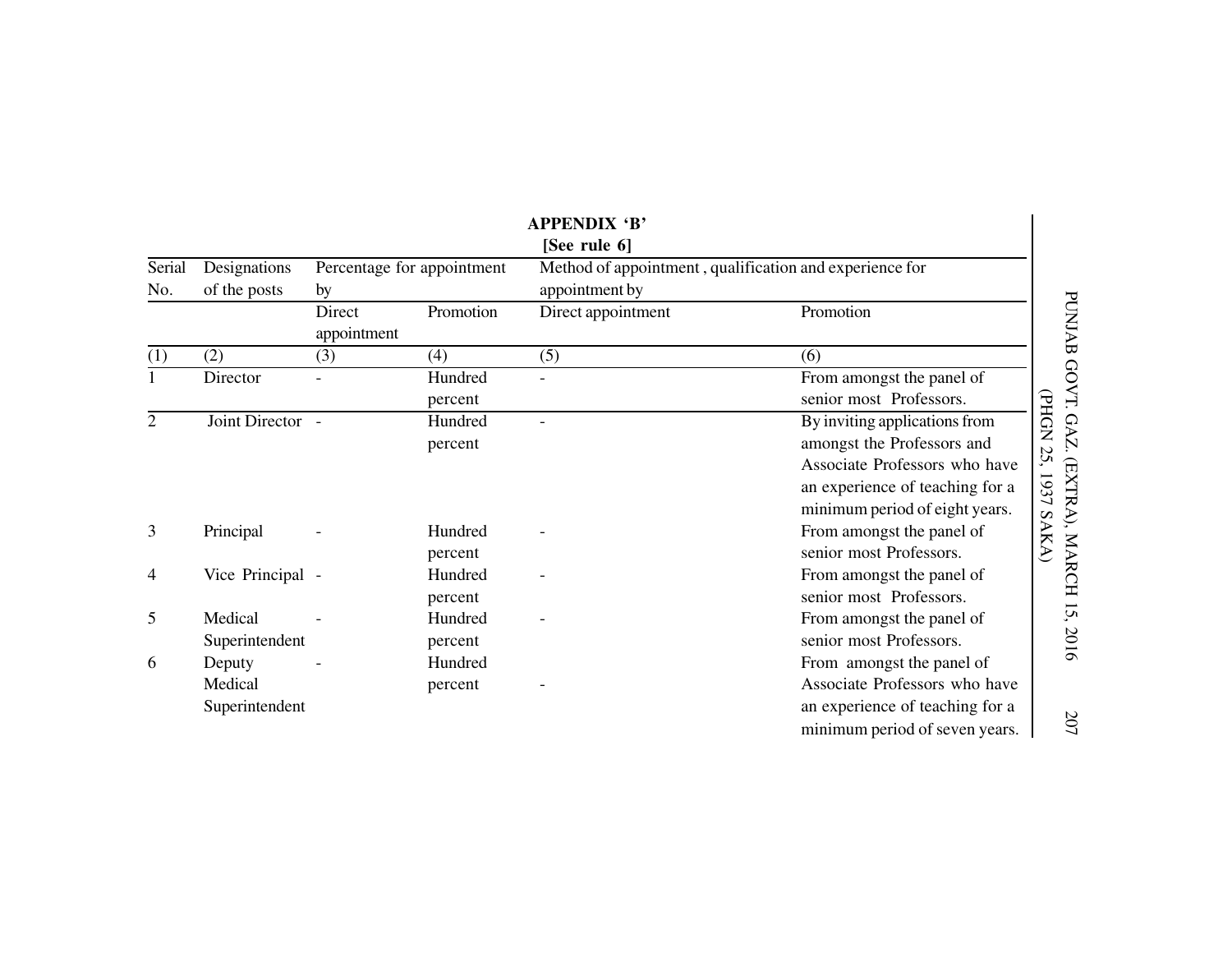| 7 | Professor              | Twenty five<br>percent | Seventy five<br>percent | From amongst the candidates,-<br>(i) who have an experience of<br>teaching for a minimum period of<br>ten years after completion of Post<br>Graduation, which shall include<br>three years experience as Reader/<br>Associate Professor in the<br>concerned specialty in a recognized<br>Post Graduate Medical College; and<br>(ii) who have four Research<br>Publications (published or accepted)<br>to their credit, including two<br>publications as Reader/Associate<br>Professor in PubMed. Excerpta<br>Medica/Embased Medica or Index<br>Medicus or Index Copernicus<br>or Scopus or Medline Journals. | From amongst the Associate<br>Professors,-<br>(i) who have an experience of<br>teaching for a minimum period<br>of three years in the concerned<br>subjects; and<br>(ii) who have four Research<br>Publications (published or<br>accepted) to their credit,<br>including two publications as<br>Reader/Associate Professor in<br>PubMed. or Excerpta Medica/<br><b>Embased Medica or Index</b><br>Medicus or Index Copernicus<br>or Scopus or Medline Journals. | $208\,$<br>PUNJAB GOVT.<br><b>PHON</b><br><b>GAZ</b><br>25,<br>(EXTRA),<br>1937<br>SAKA)<br><b>MARCH</b> |
|---|------------------------|------------------------|-------------------------|--------------------------------------------------------------------------------------------------------------------------------------------------------------------------------------------------------------------------------------------------------------------------------------------------------------------------------------------------------------------------------------------------------------------------------------------------------------------------------------------------------------------------------------------------------------------------------------------------------------|-----------------------------------------------------------------------------------------------------------------------------------------------------------------------------------------------------------------------------------------------------------------------------------------------------------------------------------------------------------------------------------------------------------------------------------------------------------------|----------------------------------------------------------------------------------------------------------|
| 8 | Associate<br>Professor | Twenty five<br>percent | Seventy five<br>percent | From amongst the candidates,-<br>(i) who have an experience of                                                                                                                                                                                                                                                                                                                                                                                                                                                                                                                                               | From amongst the Assistant<br>Professors,-                                                                                                                                                                                                                                                                                                                                                                                                                      | 15,<br>2016                                                                                              |
|   |                        |                        |                         | teaching for a minimum period of<br>seven years after completion of<br>Post Graduation, which shall include<br>four years experience as Assistant                                                                                                                                                                                                                                                                                                                                                                                                                                                            | (i) who have an experience of<br>working as such for a minimum<br>period of four years in the<br>concerned subjects; and                                                                                                                                                                                                                                                                                                                                        |                                                                                                          |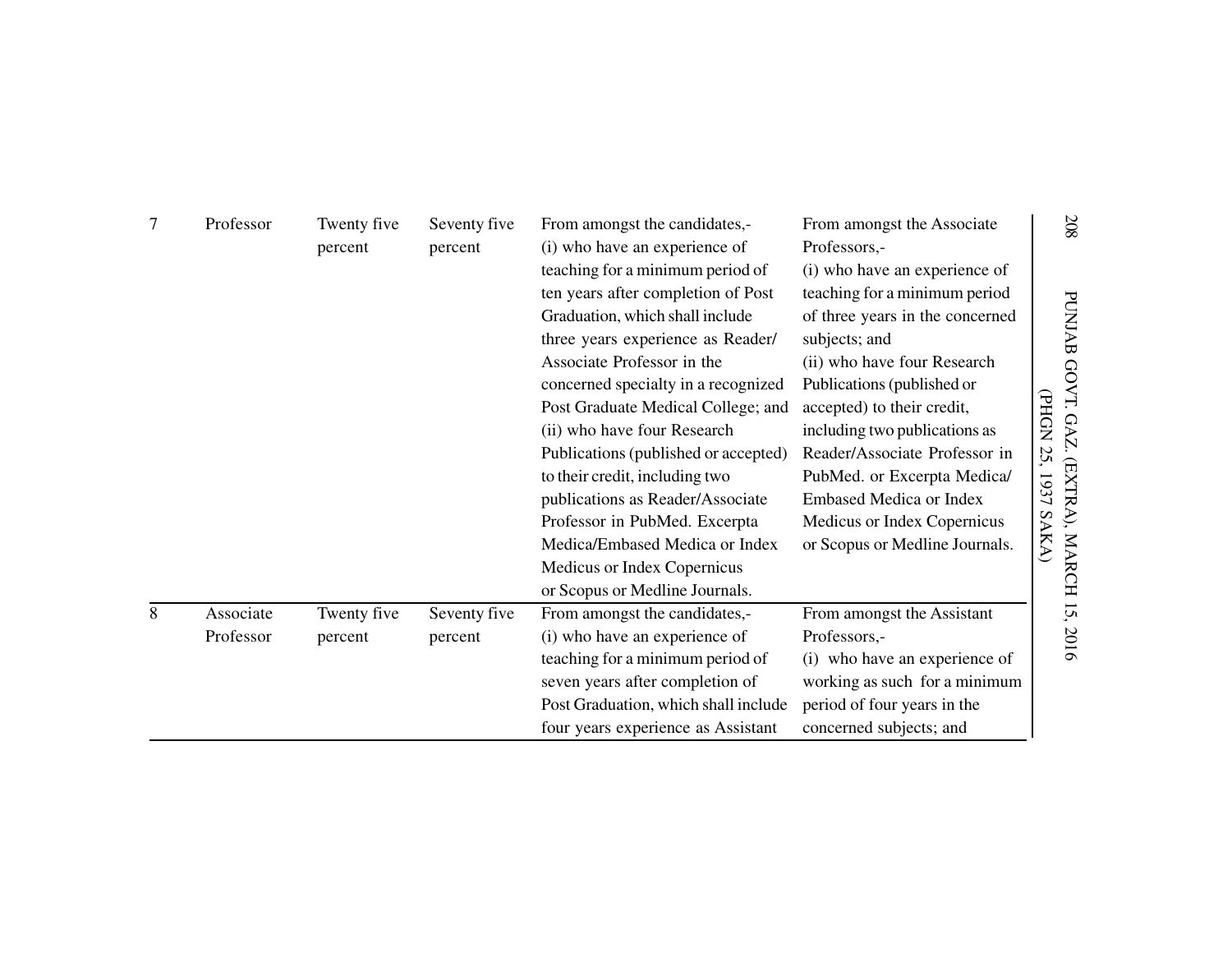|   |                        |                        |                         | Professor in the concerned specialty<br>in recognized Post Graduate<br>Medical College; and<br>(ii) who have two Research<br>Publications (published or accepted)<br>to their credit, including two<br>publications as Assistant Professor<br>in PubMed. or Excerpta Medica/<br><b>Embased Medica or Index Medicus</b><br>or Index Copernicus or Scopus or<br>Medline Journals. | (ii) who have two Research<br>Publications (published or<br>accepted) to their credit,<br>including two publications as<br>Assistant Professor in PubMed.<br>or Excerpta Medica/Embased<br>Medica or Index Medicus or<br>Index Copernicus or Scopus or<br>Medline Journals.                                                                                                                                                         | <b>PHON</b>              |
|---|------------------------|------------------------|-------------------------|---------------------------------------------------------------------------------------------------------------------------------------------------------------------------------------------------------------------------------------------------------------------------------------------------------------------------------------------------------------------------------|-------------------------------------------------------------------------------------------------------------------------------------------------------------------------------------------------------------------------------------------------------------------------------------------------------------------------------------------------------------------------------------------------------------------------------------|--------------------------|
| 9 | Assistant<br>Professor | Twenty five<br>percent | Seventy five<br>percent | From amongst the candidates who,<br>after completion of Post Graduation,<br>have an experience of teaching for<br>a minimum period of three years as<br>Senior Resident/Registrar/Lecturer/<br>Demonstrator/Tutor or equivalent or<br>higher teaching faculty posts in the<br>concerned specialty in a recognized<br>Post Graduate Medical College.                             | By inviting applications from the<br>members of the Punjab Civil<br>Medical Services (PCMS) cadre<br>who, after the completion of Post<br>Graduation, have an experience<br>of teaching for a minimum<br>period of three years as Senior<br>Resident/Registrar/Lecturer/<br>Demonstrator/Tutor or<br>equivalent or higher teaching<br>faculty posts in the concerned<br>specialty in a recognized Post<br>Graduate Medical College. | 25,<br>193<br>ر<br>SAKA) |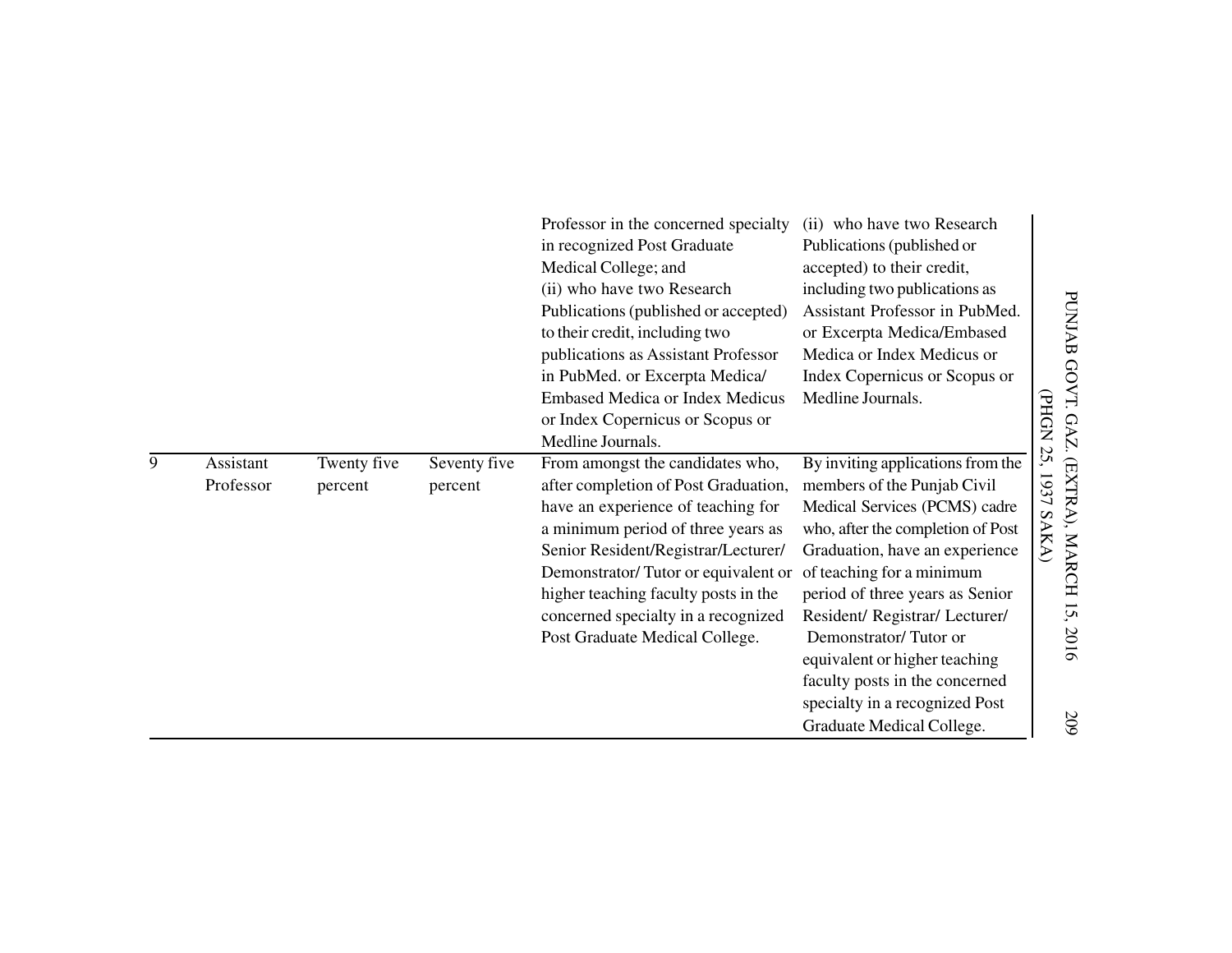| Note :- $1)$ | The post of Joint Director shall be a tenure post for a period of two years. Similarly, the posts of Vice Principal and<br>Deputy Medical Superintendent shall also be tenure posts for a period of three years each.                                                                               | 210                          |
|--------------|-----------------------------------------------------------------------------------------------------------------------------------------------------------------------------------------------------------------------------------------------------------------------------------------------------|------------------------------|
| 2)           | No person shall be appointed to the Service by direct appointment or by promotion unless he has three years'<br>teaching experience in the concerned specialty as Senior Resident/ Lecturer/ Tutor/ Registrar/demonstrator after<br>completion of three years of Post Graduation in that specialty. | <b>PUNJAB</b>                |
| 3)           | The relaxation of one year in teaching experience for appointment by promotion to the post of Assistant Professor<br>shall be given to in-service candidates who have done four years of regular rural service in Punjab.                                                                           |                              |
| 4)           | The condition of experience of teaching for a minimum period of three years for appointment to the post of<br>Assistant Professor by direct appointment or by promotion shall not be applicable in the case of those candidates,<br>who have done super-specialty course.                           | GOVT.<br><b>PHGN</b><br>GAZ. |
| 5)           | A candidate who has done Diplomate of National Board (DNB), which fulfills the equivalence criteria of MCI for<br>MD/MS/ DM/MCh shall be considered to have met the requirement of post-graduation qualification.                                                                                   | 25<br>EXTRA),<br>1637        |
| 6)           | The Non-Medical teachers presently working in the Department shall be eligible to be considered for promotion.<br>However, they shall not hold any administrative post.                                                                                                                             | SAKA)                        |
| 7)           | Principals of Government Medical Colleges and Medical Superintendents of Government Medical College Hospitals<br>shall cease to be the Heads of Department. However, they shall be allowed to teach and practice in the department<br>and remain in-charge of a Unit.                               | MARCH 15, 2016               |
| 8)           | Principal of a Government Medical College shall also be Dean of that College.                                                                                                                                                                                                                       |                              |
| 9)           | Minimum qualification for appointment into the Service by direct appointment or by promotion on a post in following<br>specialties shall be as under:-                                                                                                                                              |                              |
| Serial No.   | Minimum Qualification<br>Name of the Specialty                                                                                                                                                                                                                                                      |                              |
|              | M.S. (Anatomy)/ M.D. (Anatomy)<br>Anatomy                                                                                                                                                                                                                                                           |                              |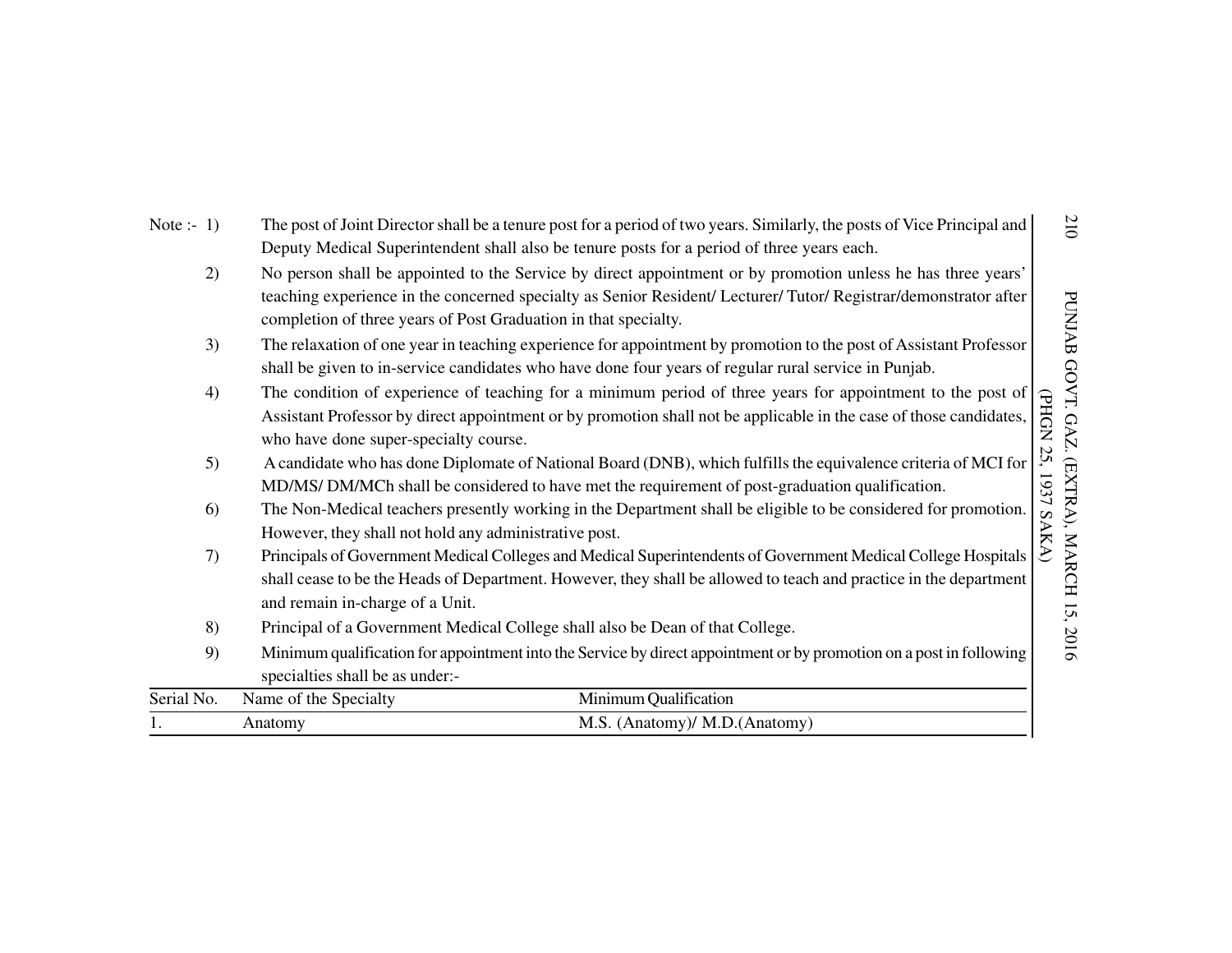| 2.  | Physiology                                 | M.D. (Physiology)                                               |
|-----|--------------------------------------------|-----------------------------------------------------------------|
| 3.  | Biochemistry                               | M.D. (Biochemistry)                                             |
| 4.  | Pathology/Clinical Pathology               | (Clinical Pathology shall be part of Pathology) M.D.(Pathology) |
| 5.  | Microbiology                               | M.D.(Bacteriology)/ M.D.(Microbiology)                          |
| 6.  | Pharmacology                               | M.D.(Pharmacology)                                              |
| 7.  | Forensic Medicine                          | M.D. (Forensic Medicine)                                        |
| 8.  | Community Medicine including Public Health | M.D.(Social & Preventive Medicine)/ MD (Community Medicine)/    |
|     |                                            | MD (Preventive and Social Medicine)                             |
| 9.  | General Medicine                           | M.D. (Medicine) M.D. (General Medicine)                         |
| 10. | <b>General Surgery</b>                     | M.S.(Surgery)/ M.S.(General Surgery)                            |
| 11. | Obstetrics and Gynaecology                 | M.D.(Obst. & Gynae.)/ M.S.(Obst. & Gynae.)                      |
| 12. | Pediatrics                                 | M.D.(Paediatrics)                                               |
| 13. | Tuberculosis and Respiratory Medicine/     | M.D. (Tuberculosis)/ M.D. (TB & Respiratory Diseases)/ MD       |
|     | <b>Pulmonary Medicine</b>                  | (Pulmonary Medicine)/ M.D. (TB & Chest Diseases)                |
| 14. | Psychiatry                                 | M.D.(Psychiatry)                                                |
| 15. | Dermatology, Venereology and Leprosy       | M.D.(Dermatology & Venereology) M.D.(Dermatology)               |
|     |                                            | M.D.(Dermatology, Venereology & Leprosy)                        |
| 16. | Orthopaedics                               | M.S. (Orthopaedics)                                             |
| 17. | Anaesthesiology including ICU              | M.D. (Anaesthesiology)/ M.S. (Anaesthesiology)                  |
| 18. | Radio-diagnosis                            | M.D.(Radio-Diagnosis)/ M.D.(Radiology)/ M.S. (Radiology)        |
| 19. | Radiotherapy                               | M.D.(Radiotherapy)                                              |
| 20. | Oto-Rhino-Laryngology                      | M.S. (Oto-Rhino Laryngology) / MS (ENT)                         |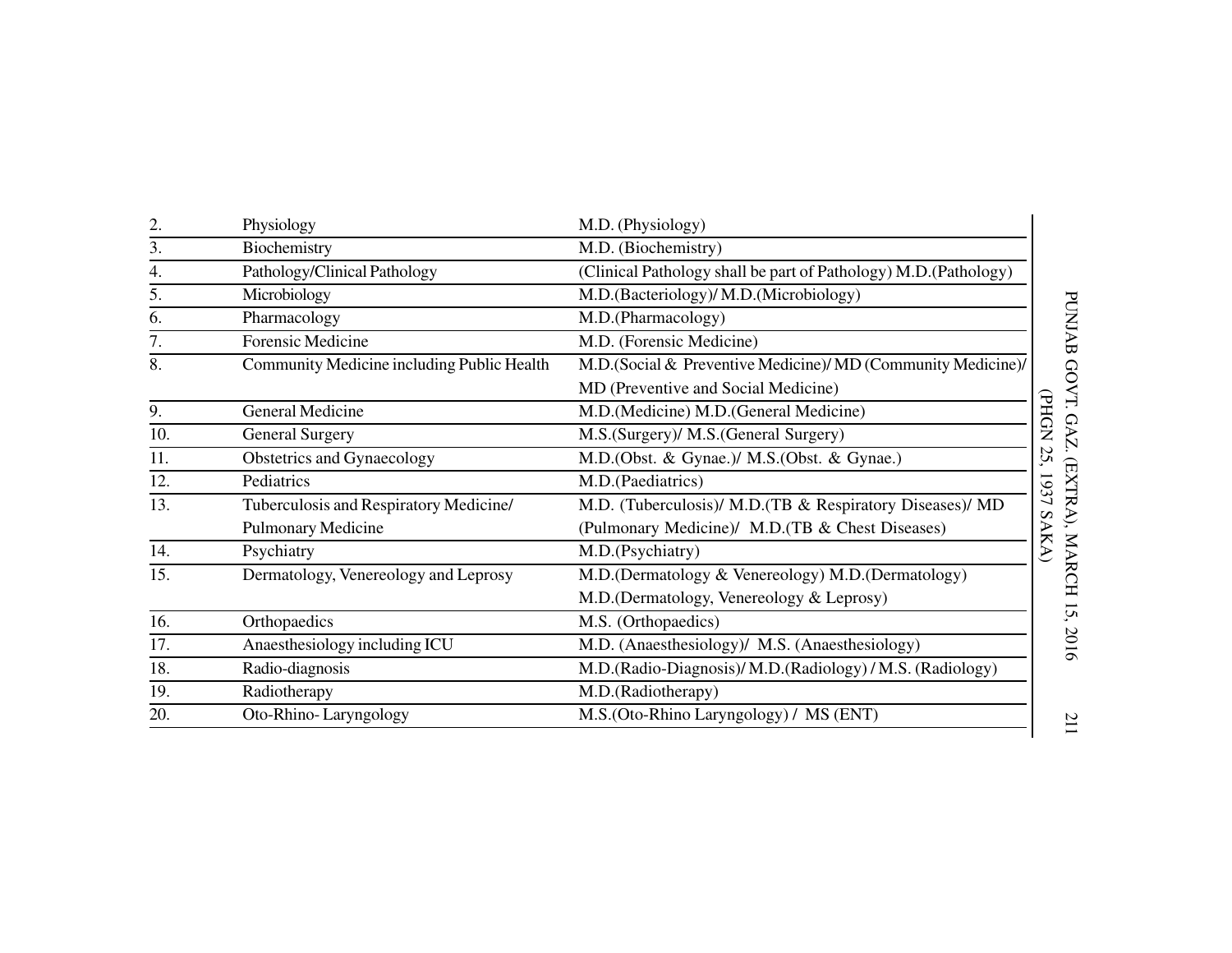| 21. | Ophthalmology                            | M.S. (Ophthalmology)/M.D. (Ophthalmology)                      | 212             |
|-----|------------------------------------------|----------------------------------------------------------------|-----------------|
| 22. | Nuclear Medicine                         | M.D. (Nuclear Medicine) / M.D. (Radio-Therapy) with two        |                 |
|     |                                          | years experience in Nuclear Medicine in a recognised centre/   |                 |
|     |                                          | M.D.(Medicine) with DRM or DNM/M.D. (Radio- Diagnosis)         |                 |
|     |                                          | with two years experience in Nuclear Medicine in a advanced    |                 |
|     |                                          | teaching centre.                                               |                 |
| 23. | Physical Medicine and Rehabilitation     | M.D.(P.M.R)/M.D.(Medicine) with Diploma in PMR/                | PUNJAB GOVT.    |
|     |                                          | M.S. (General Surgery)/ M.S. (Orthopaedics) with two years     |                 |
|     |                                          | special training in the Speciality of Physical Medicine and    | <b>CPHON</b>    |
|     |                                          | Rehabilitation (Rehabilitation Medicine) or three years of     | <b>GAZ.</b>     |
|     |                                          | equivalent training approved in the subject in any approved    | 52              |
|     |                                          | institution in India.                                          | 1937            |
| 24. | Immuno Haematology and Blood Transfusion | D.M.(Immunology) or M.D.(Immuno-haematology & Blood            | (EXTRA), MARCH  |
|     | (Department shall be called Transfusion  | Transfusion/ M.D. (Pathology)/ M.D. (Bacteriology)/            | SAKA)           |
|     | Medicine)                                | M.D. (Microbiology) with three years teaching experience or    |                 |
|     |                                          | special training in the Deptt. of Immuno-Haematology &         |                 |
|     |                                          | <b>Blood Transfusion</b>                                       | $\overline{15}$ |
| 25. | Hospital Administration                  | M.D. (Health Administration)/ M.D. (Hospital Administration)/  |                 |
|     |                                          | M.D.(Community Health Administration)                          | 2016            |
| 26. | Neonatalogy                              | D.M.(Neonatology)/ M.D.(Paediatrics) with three years          |                 |
|     |                                          | special training in Neonatology in an advance teaching centre. |                 |
| 27. | Cardiology                               | D.M.(Cardiology)                                               |                 |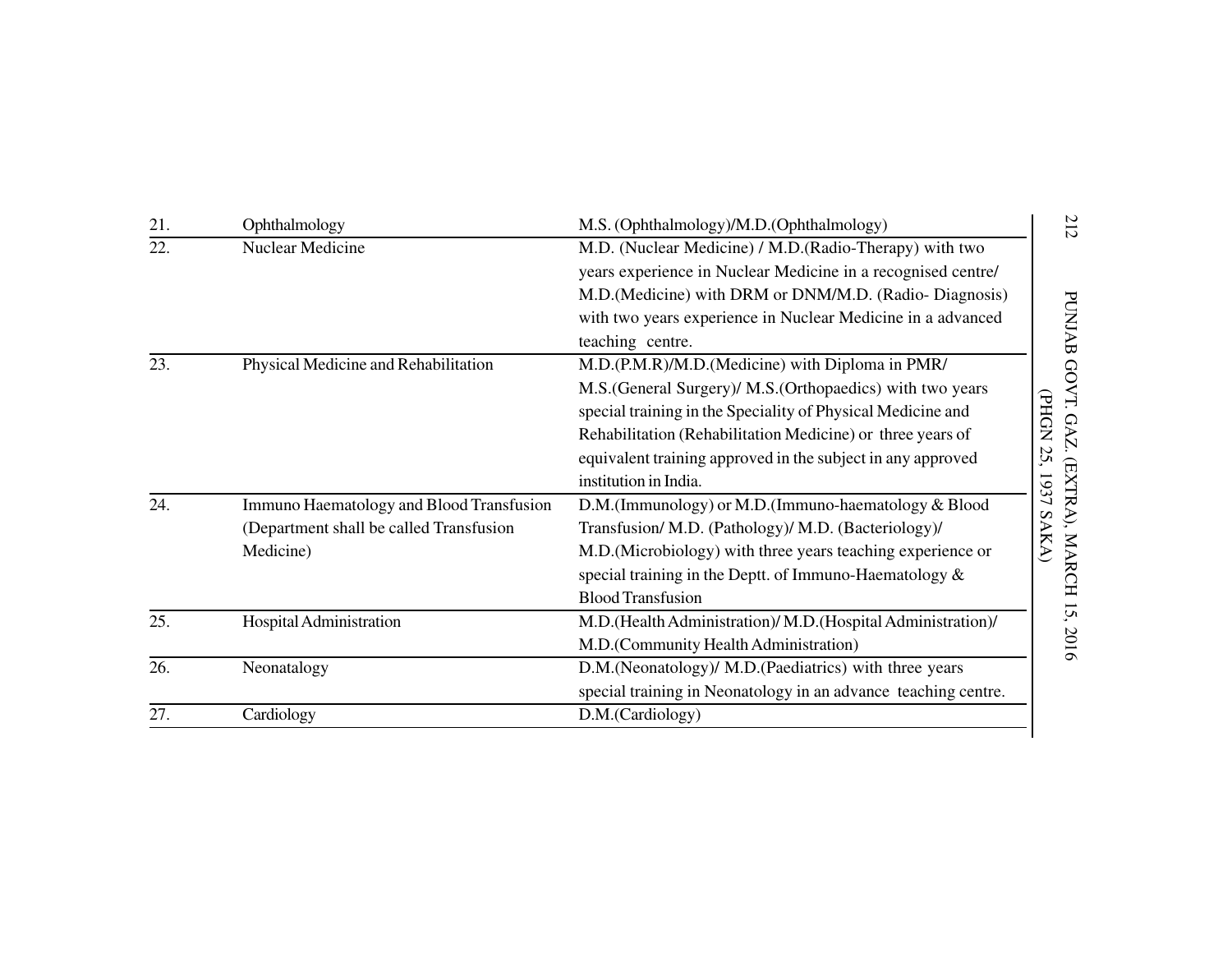|                                    | D.M.(Endocrinology)                                            |
|------------------------------------|----------------------------------------------------------------|
| <b>Medical Gastroenterology</b>    | D.M. (Medical Gastroenterology)/ D.M. (Gastroenterology)       |
| Medical Oncology                   | D.M. (Medical Oncology)/ M.D. (Medicine) or M.D.               |
|                                    | (Radio-therapy) or M.D. (Paediatrics) with three years special |
|                                    | training in Medical Oncology in an advance teaching centre.    |
| Nephrology                         | D.M.(Nephrology)                                               |
| Neurology                          | D.M.(Neurology)                                                |
| Cardio Vascular & Thoracic Surgery | M.Ch. (Cardio Vascular & Thoracic Surgery)/ M.Ch.              |
|                                    | <b>CPHGN</b><br>(Cardiac Surgery)/                             |
| Urology                            | M.Ch.(Urology)                                                 |
| Neuro-surgery                      | 25,<br>M.Ch.(Neuro-Surgery)                                    |
| Paediatric Surgery                 | M.Ch.(Paediatric Surgery)                                      |
| Plastic & Reconstructive Surgery   | M.Ch.(Plastic & Reconstructive Surgery)/M.Ch.                  |
|                                    | SAKA)<br>(Plastic Surgery)                                     |
| <b>Surgical Oncology</b>           | M.Ch.(Surgical Oncology/ Head and Neck Surgery/                |
|                                    | Gynaecological Oncology) /M.S. (Surgery)/ or M.S. (E.N.T.) or  |
|                                    | M.S. (Orthopaedics) or M.D. (Obst. & Gynae.) with three years  |
|                                    | special training in Surgical Oncology in advanced teaching     |
|                                    | cancer institute.                                              |
|                                    |                                                                |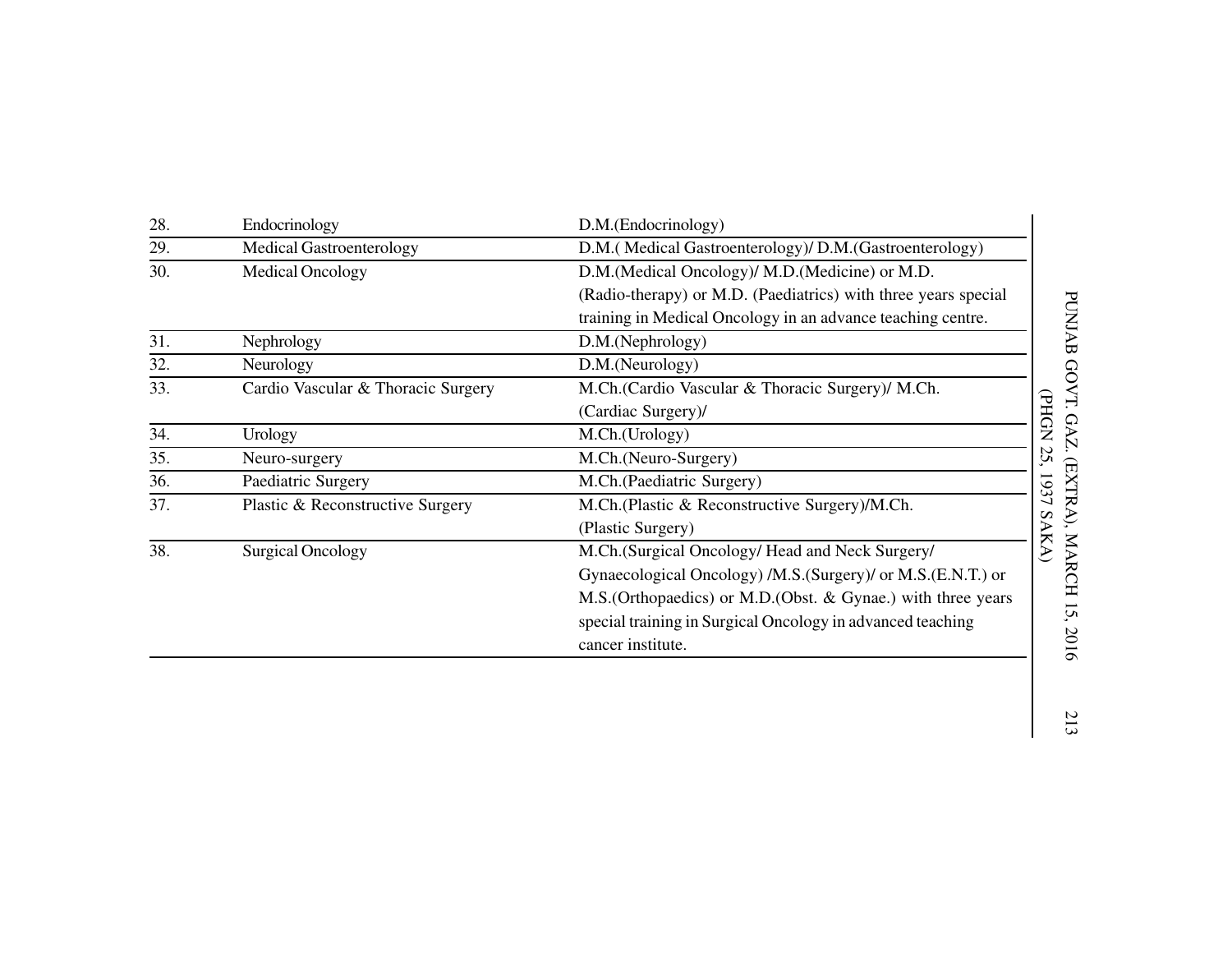## **PART III GOVERNMENT OF PUNJAB**

DEPARTMENT OF MEDICAL EDUCATION AND RESEARCH

## **NOTIFICATION**

## The 7th August, 2020

**No. G.S.R. 53/Const./Art.309/Amd.(1)/2020.-** In exercise of the powers conferred by the proviso to Article 309 of the Constitution of India and all other powers enabling him in this behalf, the Governor of Punjab is pleased to make the following rules further to amend the Punjab Medical Education (Group-A) Service Rules, 2016, namely:-

## **RULES**

- 1. (1) These rules may be called the Punjab Medical Education (Group-A) Service (First Amendment) Rules, 2020.
	- (2) They shall come into force on and with effect from the date of their publication in the Official Gazette.

2. In the Punjab Medical Education (Group-A) Service Rules, 2016 (hereinafter referred to as the said rules), in Appendix 'B', under column No. 6,-

- (i) in serial No. 2, for the words "eight years", the words "six years" shall be substituted;
- (ii) in serial No. 6, for the words "seven years", the words "five years" shall be substituted; and
- (iii) in serial No. 9, for the words "three years", the words "two years" shall be substituted.

 $\mathbb{E}\left[\frac{1}{\lambda}\right]_{\mathcal{B}_{\lambda}}\omega_{\mathcal{B}_{\lambda}}=\left[\mu\mathcal{L}^{(1)}\right]_{\mathcal{B}_{\lambda}}\left[\left\|\mathcal{B}_{\lambda}\right\|_{\mathcal{B}_{\lambda}}\right]_{\mathcal{B}_{\lambda}}\left[\left\|\mathcal{B}_{\lambda}\right\|_{\mathcal{B}_{\lambda}}\right]_{\mathcal{B}_{\lambda}}\left[\left\|\mathcal{B}_{\lambda}\right\|_{\mathcal{B}_{\lambda}}\right]_{\mathcal{B}_{\lambda}}$ 

## **D.K. TIWARI,**

Principal Secretary to Government of Punjab, Department of Medical Education and Research.

*2080/8-2020/Ph. Govt. Press, S.A.S. Nagar*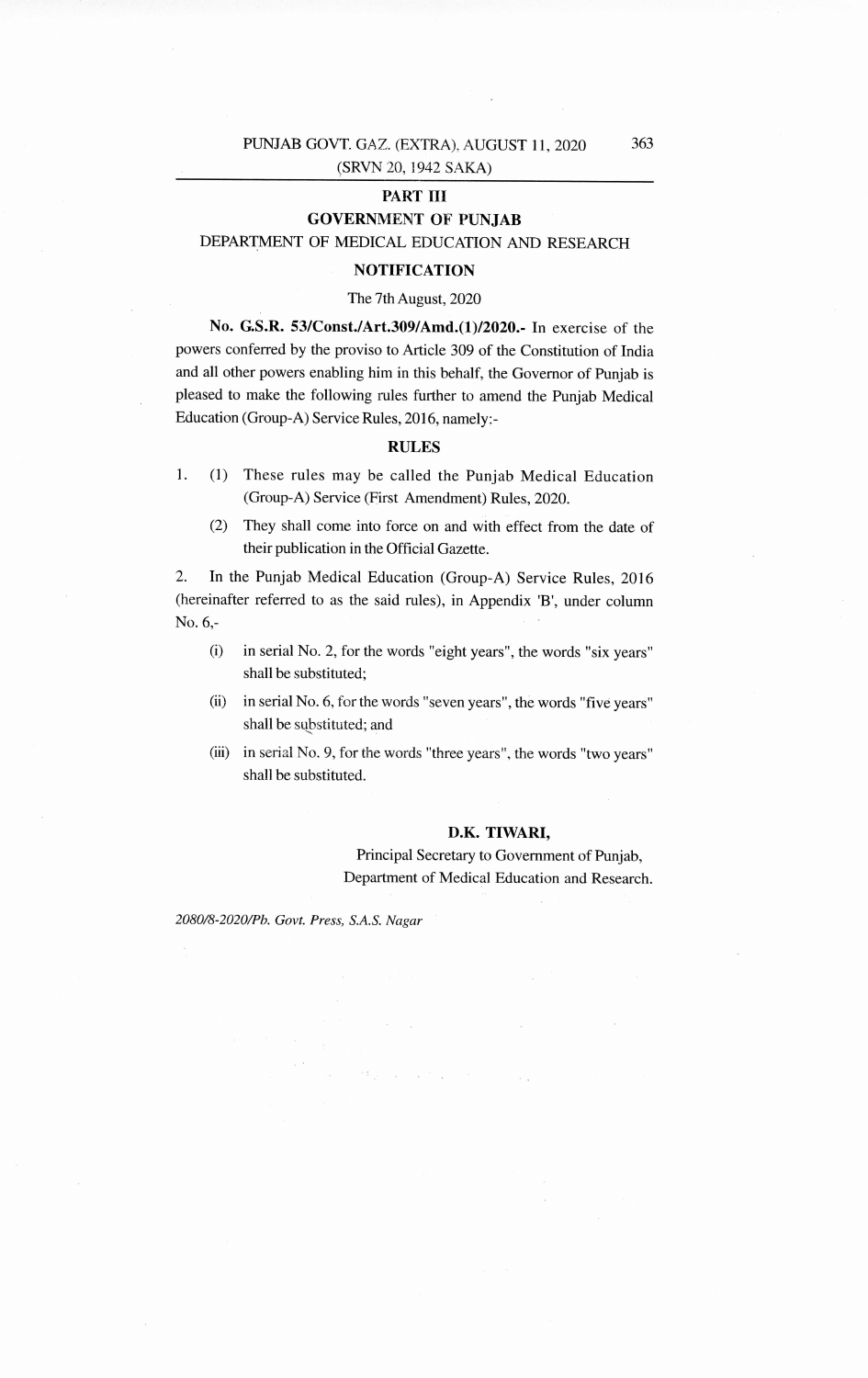## PUNJAB GOVT. GAZ. (EXTRA), JANUARY 12, 2021 (PAUSA 22, 1942 SAKA)

## **PART III**

## **GOVERNMENT OF PUNJAB**

## DEPARTMENT OF MEDICAL EDUCATION AND RESEARCH

## **NOTIFICATION**

#### The 8th January, 2021

**No. G.S.R. 01/Const./Art.309/Amd.(2)/2021.–**In exercise of the powers conferred by the proviso to Article 309 of the Constitution of India and all other powers enabling him in this behalf, the Governor of Punjab is pleased to make the following rules further to amend the Punjab Medical Education (Group-A) Service Rules, 2016, namely:-

#### **RULES**

- 1. (1) These rules may be called the Punjab Medical Education (Group-A) Service (Amendment) Rules, 2021.
	- (2) They shall come into force on and with effect from the date of their publication in the Official Gazette.

2. In the Punjab Medical Education (Group-A) Service Rules, 2016 (hereinafter referred to as the said rules), for the words "Medical Council of India" or "MCI" wherever occurring, the word "National Medical Commission or any Council or Board constituted by the Government of India" shall be substituted.

3. In the said rules, in rule 2, for clauses (c), (f) and (g), the following clauses shall be substituted, namely:-

- "(c)  $\delta$ Faculty means teachers working in the Government Medical Colleges of the State as Director-Principals, Medical Superintendents, Professors, Associate Professors and Assistant Professors ;
- (f)  $\delta$ Recognized Post Graduate Medical College for a speciality means any Medical College with a recognized post graduate course in that speciality ;
- $(g)$   $\ddot{\text{o}}$ Recognized University means any university incorporated by law in any of the States of India and recognized by the National Medical Commission or any Council or Board constituted by the Government of India and/ or University Grants Commission;
- (h)  $\tilde{\text{S}}$  Service means the Punjab Medical Education (Group-A) Service; and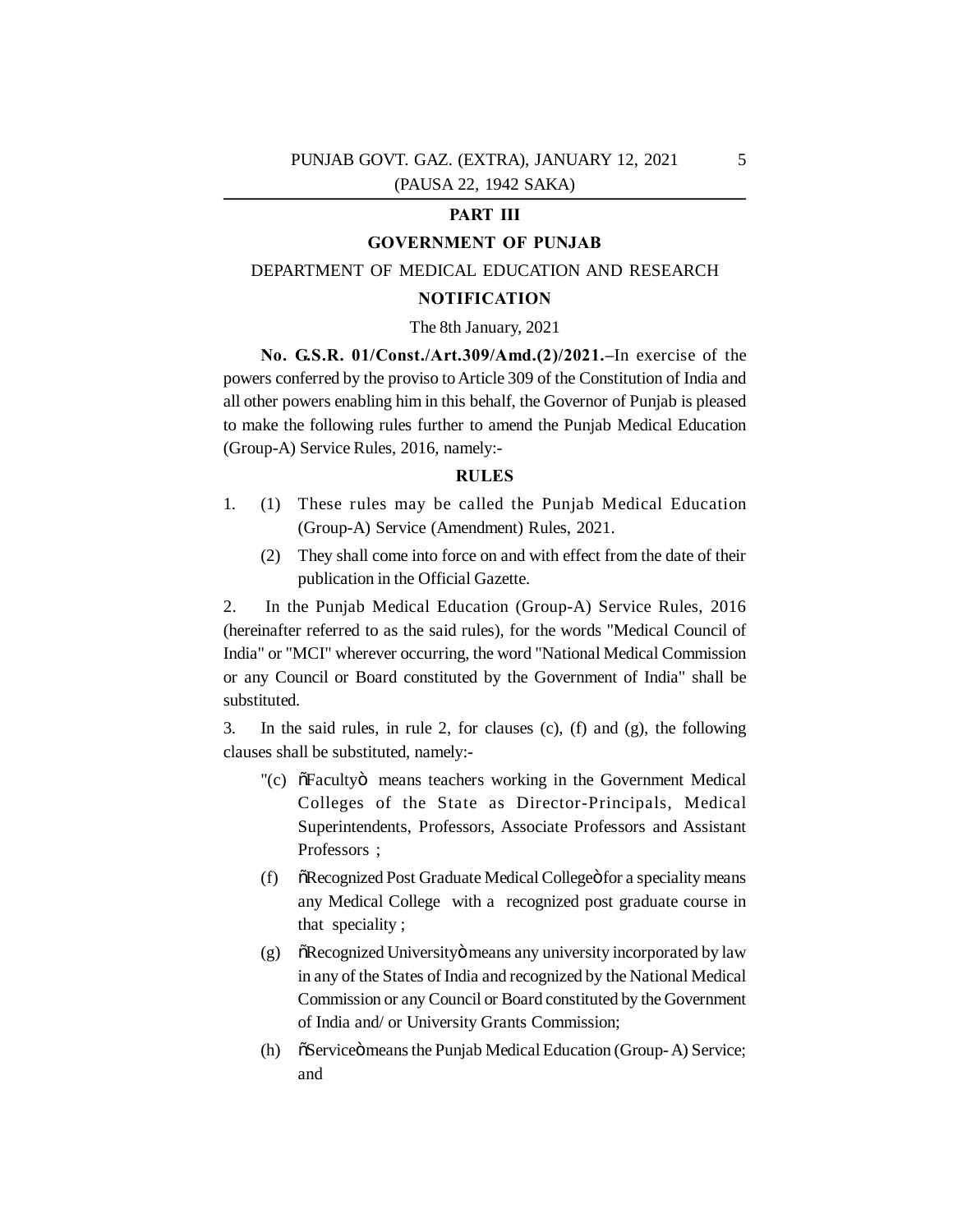(i) "Super speciality course" means Doctorate of Medicine (D.M) or Master of Chirurgiae (M.Ch.) or equivalent from the recognized Post Graduate Medical College."

4. In the said rules, in rule 6, for sub-rule (1), the following shall be substituted, namely:-

> "(1) Appointment to the Service shall be made in the manner as specified against that post in Appendix  $\text{-}B\varphi$ :

> Provided that in case no suitable person is available for promotion to any post in the Service, the same shall be filled up by direct appointment :

> Provided that if no suitable candidate is available for appointment by promotion and by direct appointment then appointment to the Service shall be made by deputation or transfer of a person holding a similar or an identical post under the State Government or Government of India."

5. In the said rules, in rule 8, sub-rule (4) shall be omitted.

6. In the said rules, in rule 10, for sub-rule (2), the following shall be substituted, namely:-

- "(2) The authority empowered to impose penalties as specified in rule 5 of the Punjab Civil Services (Punishment and Appeal) Rules, 1970, and the appellate authority thereunder in respect of the members of service, shall be as specified in Appendix B-1.
- (3) The authority competent to hear the appeal against an order as specified under rule 15 of the Punjab Civil Services (Punishment and Appeal) Rules, 1970, other than an order imposing any of the penalties as mentioned in Appendix B-1, shall be as specified in Appendix B-2."

7. In the said rules, in Appendix 'A', under column 2, in serial No. 3, for the word "Principal", the words "Director-Principal" shall be substituted.

8. In the said rules, in Appendix 'A-1',- in serial No. 1, for the word "Principal", the words "Director-Principal" shall be substituted.

- 9. In the said rules, in Appendix  $B', \hat{o}$ 
	- (a) under column  $2,\hat{o}$  in serial No. 3, for the word "Principal", the words "Director-Principal" shall be substituted;
	- (b) under column  $6,\hat{0}$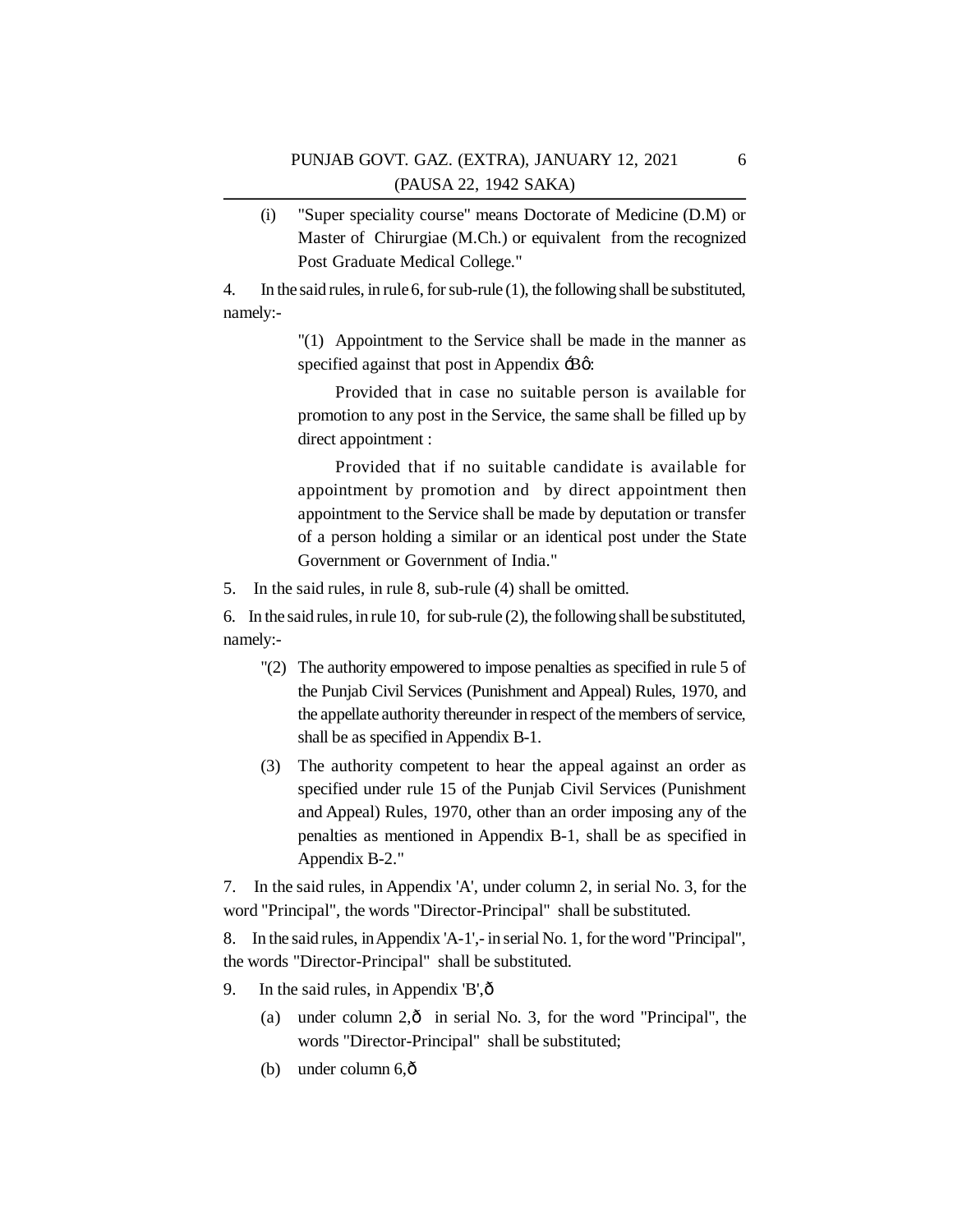(i) in serial No. 1, for the existing entry, the following entry shall be substituted, namely:-

> "From amongst the panel of five senior most Professors who have an experience of working as Professor for a minimum period of five years.";

 (ii) in serial No. 3, for the existing entry, the following entry shall be substituted, namely:-

> "From amongst the panel of five senior most Professors who have an experience of working as Professor for a minimum period of five years.";

(iii) in serial No. 4, for the existing entry, the following entry shall be substituted, namely:-

> "From amongst the panel of five senior most Professors who have an experience of working as Professor for a minimum period of five years.";

(iv) in serial No. 5, for the existing entry, the following entry shall be substituted, namely:-

> "From amongst the panel of ten senior most Professors with a recognized post graduate medical qualification from a recognized university or institution with ten years experience on administrative post.";

 (v) in serial No. 6, for the existing entry, the following entry shall be substituted, namely:-

> "From amongst the panel of ten senior most Associate Professors who have an experience of teaching for a minimum period of five years.";

(c) for serial numbers 7, 8 and 9 and the entries relating thereto, the following shall be substituted, namely: o

| " 7. | Professor | Twenty-five | Seventy-five | From amongst the       | From amongst the        |
|------|-----------|-------------|--------------|------------------------|-------------------------|
|      |           | per cent    | per cent     | candidates, ó          | Associate Professors, ó |
|      |           |             |              | (i) who have an        | $(i)$ who have an       |
|      |           |             |              | experience of teaching | experience of teaching  |
|      |           |             |              | for a minimum period   | for a minimum period of |
|      |           |             |              | of ten years after     | three years in the      |
|      |           |             |              | completion of Post     | concerned subjects; and |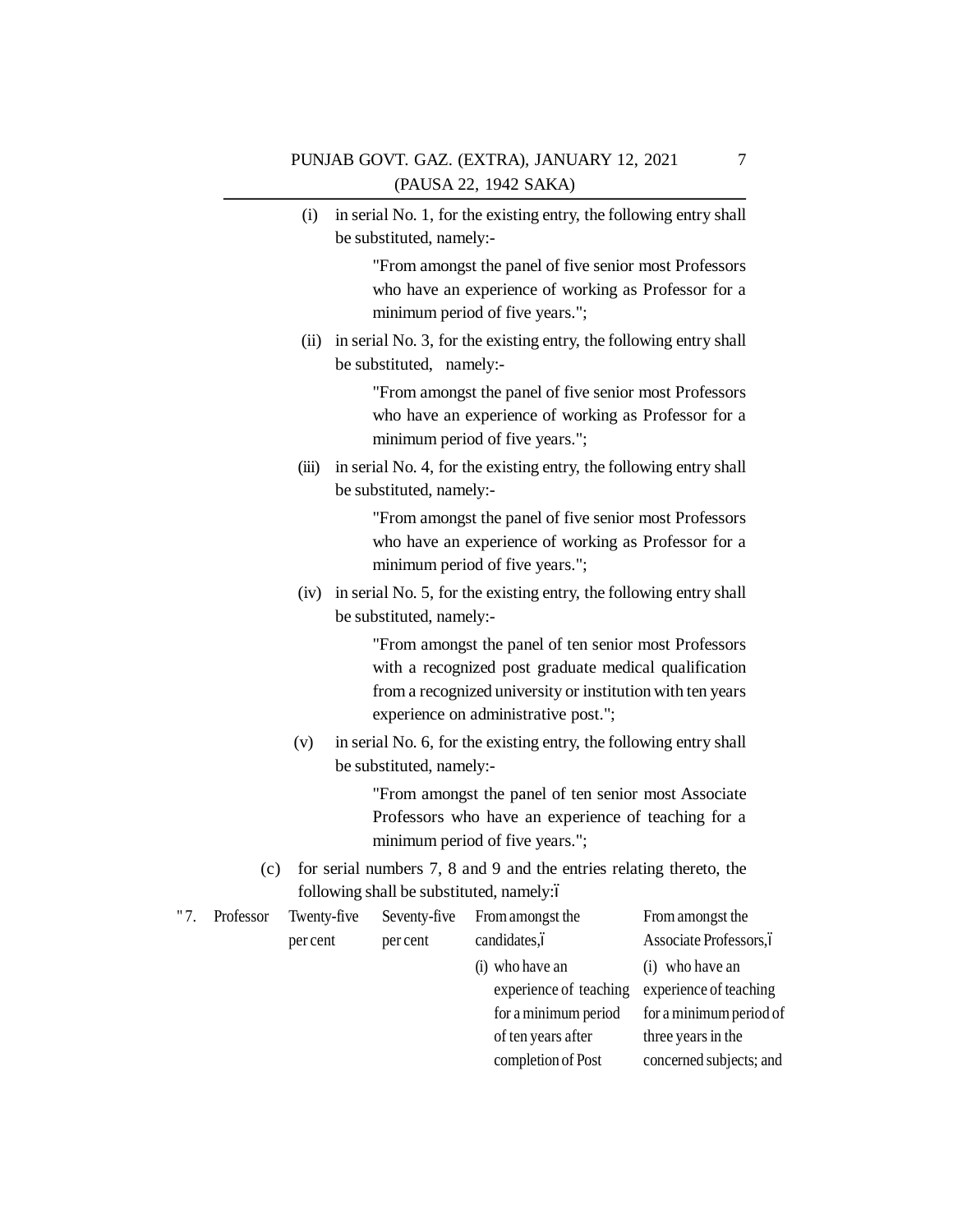## PUNJAB GOVT. GAZ. (EXTRA), JANUARY 12, 2021 (PAUSA 22, 1942 SAKA)

| Graduation, which          | (ii) who have four           |
|----------------------------|------------------------------|
| shall include three        | <b>Research Publications</b> |
| years experience as        | (published or accepted) to   |
| Reader or Associate        | their credit, including two  |
| Professor and four         | publications as first        |
| years experience as        | author or corresponding      |
| <b>Assistant Professor</b> | author as Reader or          |
| in the concerned           | Associate Professor in       |
| specialty in a             | PubMed or Excerpta           |
| recognised Post            | Medica or Embased            |
| <b>Graduate Medical</b>    | Medica or Index Medicus      |
| College and three          | Journals.                    |
| years as Senior            |                              |
| Resident or Registrar      |                              |
| or Lecturer or             |                              |
| Demonstrator or            |                              |
| Tutor or equivalent        |                              |
| or higher teaching         |                              |
| faculty posts in the       |                              |
| concerned specialty        |                              |
| in a recognized            |                              |
| Medical College;           |                              |
| and                        |                              |
| (ii) who have four         |                              |
| Research                   |                              |
| Publications               |                              |
| (published or              |                              |
| accepted) to their         |                              |
| credit, including two      |                              |
| publications as first      |                              |
| author or                  |                              |
| corresponding author       |                              |
| as Reader or               |                              |
| <b>Associate Professor</b> |                              |
| in PubMed or               |                              |
| Excerpta Medica or         |                              |
| Embased Medica or          |                              |
| <b>Index Medicus</b>       |                              |
| Journals.                  |                              |

8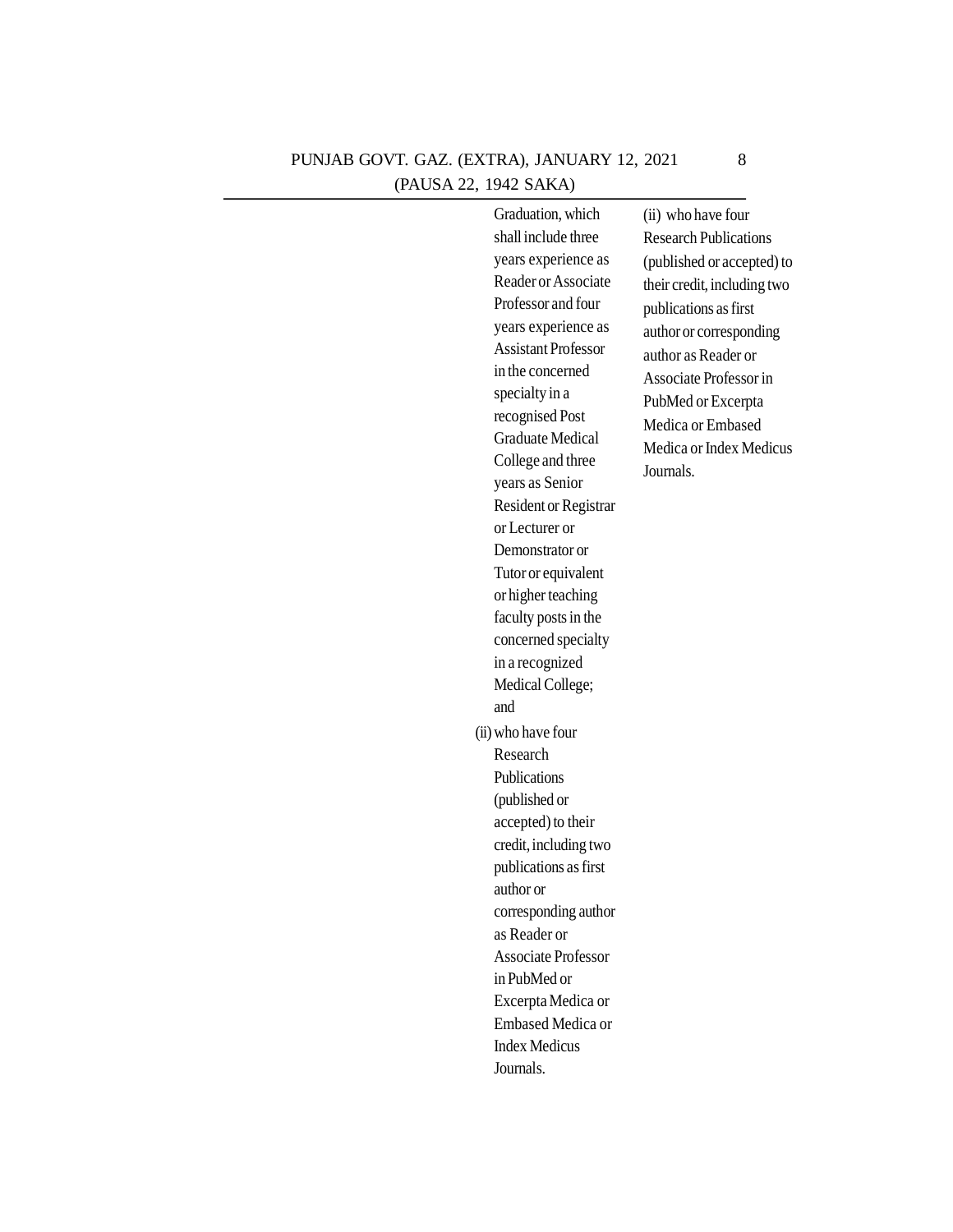| 8. | Associate<br>Professor | Twenty-five<br>per cent | Seventy-five<br>per cent | From amongst the<br>candidates,ó<br>(i) who have an<br>experience of teaching<br>for a minimum period<br>of seven years after<br>completion of Post<br>Graduation, which shall<br>include four years<br>experience as Assistant<br>Professor in the<br>concerned specialty in<br>recognised Post<br><b>Graduate Medical</b><br>College and three years<br>as Senior Resident or<br>Registrar or Lecturer or<br>Demonstrator or Tutor<br>or equivalent or higher<br>teaching faculty posts in<br>the concerned specialty<br>in a recognized Medical<br>College; and<br>(ii) who have two Research<br>Publications (published<br>or accepted) to their<br>credit, including two<br>publications as first<br>author or corresponding<br>author as Assistant<br>Professor in PubMed or<br>Excerpta Medica or<br><b>Embased Medica or</b><br><b>Index Medicus</b> | From amongst the<br>Assistant Professors, ó<br>(i) who have an<br>experience of working<br>as such for a<br>minimum period of<br>four years in the<br>concerned subjects;<br>and<br>(ii) who have two<br><b>Research Publications</b><br>(published or<br>accepted) to their<br>credit, including two<br>publications as first<br>author or<br>corresponding author<br>as Assistant Professor<br>in PubMed or<br>Excerpta Medica or<br>Embased Medica or<br><b>Index Medicus</b><br>Journals. |
|----|------------------------|-------------------------|--------------------------|--------------------------------------------------------------------------------------------------------------------------------------------------------------------------------------------------------------------------------------------------------------------------------------------------------------------------------------------------------------------------------------------------------------------------------------------------------------------------------------------------------------------------------------------------------------------------------------------------------------------------------------------------------------------------------------------------------------------------------------------------------------------------------------------------------------------------------------------------------------|-----------------------------------------------------------------------------------------------------------------------------------------------------------------------------------------------------------------------------------------------------------------------------------------------------------------------------------------------------------------------------------------------------------------------------------------------------------------------------------------------|
| 9. | Assistant              |                         |                          | Journals.                                                                                                                                                                                                                                                                                                                                                                                                                                                                                                                                                                                                                                                                                                                                                                                                                                                    |                                                                                                                                                                                                                                                                                                                                                                                                                                                                                               |
|    | Professor              | Twenty-five<br>per cent | Seventy-five<br>per cent | From amongst the<br>candidates who, after<br>completion of Post                                                                                                                                                                                                                                                                                                                                                                                                                                                                                                                                                                                                                                                                                                                                                                                              | <b>By inviting</b><br>application from the<br>members of the Punjab                                                                                                                                                                                                                                                                                                                                                                                                                           |

## PUNJAB GOVT. GAZ. (EXTRA), JANUARY 12, 2021 9(PAUSA 22, 1942 SAKA)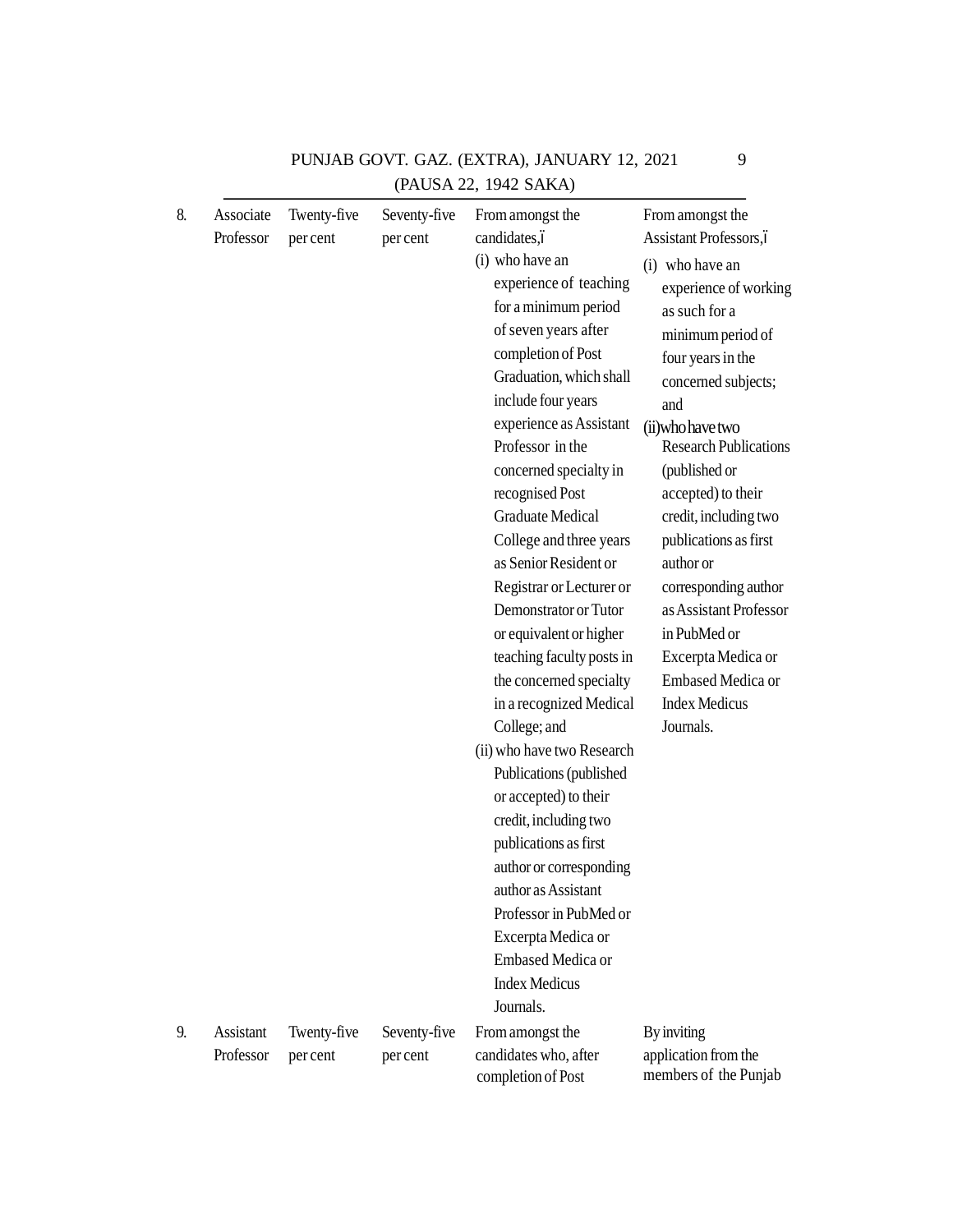## PUNJAB GOVT. GAZ. (EXTRA), JANUARY 12, 2021 (PAUSA 22, 1942 SAKA)

Graduation, have an experience of teaching for a minimum period of three years as Senior Resident or Registrar or Lecturer or Demonstrator or Tutor or equivalent or higher teaching faculty posts in the concerned specialty in a recognized Medical College

Civil Medical Services (PCMS) cadre who, after the completion of Post Graduation, have an experience of teaching for a minimum period of two years as Senior Resident or Registrar or Lecturer or Demonstrator or Tutor or equivalent or higher teaching faculty posts in the concerned specialty in a recognized Medical College."

10. In the said rules, in Appendix 'B', for Notes No. 2, 3,7, 8 and 9 thereunder, the following shall be substituted, namely:-

> "2) For the post of Professor and Associate Professor, experience from a Recognised Post Graduate Medical College means experience from the date of grant of letter of permission (L.O.P) by Medical Council of India i.e. from the date of start of Post Graduate Course. The experience from date of letter of permission (L.O.P) shall still be counted even if the college is yet to get recognition for a Post Graduate course.

> 3) The relaxation of one year in teaching experience for appointment by promotion to the post of Assistant Professor shall be given to in-service Punjab Civil Medical Services (PCMS) candidates who have done four years of regular rural service in Punjab.

> 7) Director-Principals of Government Medical Colleges and Medical Superintendents of Government Medical College Hospitals shall cease to be the Heads of Department. However, they shall be allowed to teach and practice in the department and remain incharge of a Unit.

> 8) Director-Principal of a Government Medical College shall also be Dean of that College.

> 9) Administrative post or experience consists of experience on the post of Director, Joint Director, Director-Principal, Medical Superintendent, Head of the Department of a specialty, In-charge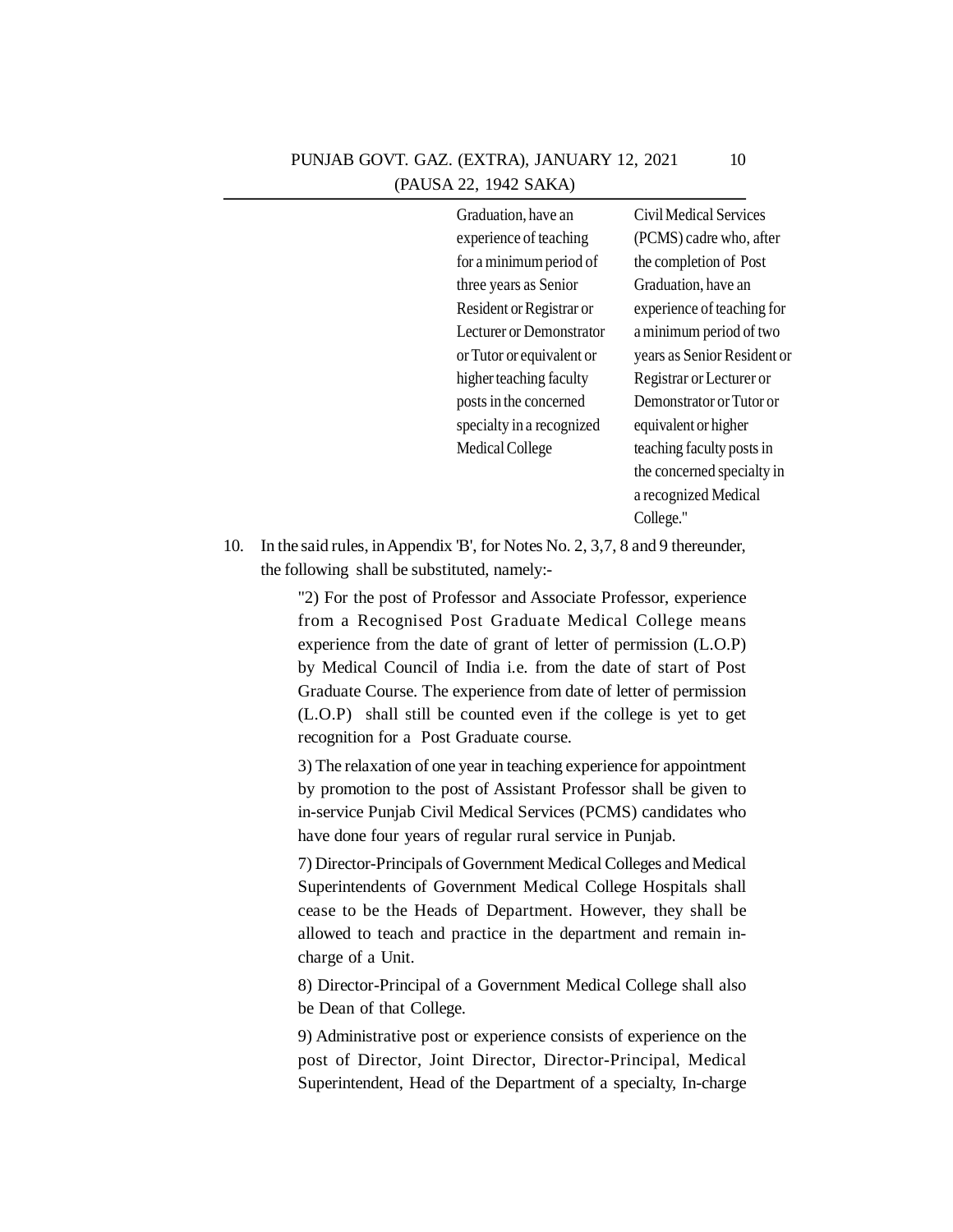## PUNJAB GOVT. GAZ. (EXTRA), JANUARY 12, 2021 (PAUSA 22, 1942 SAKA)

of a Clinical Unit, Deputy Medical Superintendent, Civil Surgeon, Senior Medical Officer and above, District Medical Officer or District Programme Officer.

10) Minimum qualification for appointment into the service by direct appointment or by promotion on a post in the following specialties shall be as under:-"

11. In the said rules, after Appendix 'B', the following Appendices shall be added, namely:-

## "APPENDIX B-1

#### {See rule 10(2)}

| Serial | Designation of the         | Nature of Penalty                       | Punishing Authority | <b>Appellate Authority</b> |
|--------|----------------------------|-----------------------------------------|---------------------|----------------------------|
| No.    | post                       |                                         |                     |                            |
| (1)    | (2)                        | (3)                                     | (4)                 | (5)                        |
| 1.     | Director                   | $\overline{(\text{i})}$<br>Censure;     | Secretary Incharge  | Minister Incharge          |
| 2.     | Joint Director             | (ii) withholding of                     | Secretary Incharge  | Minister Incharge          |
| 3.     | Director-Principal         | promotions;                             | Secretary Incharge  | Minister Incharge          |
| 4.     | Vice Principal             | (iii) recovery from pay                 | Secretary Incharge  | Minister Incharge          |
| 5.     | Medical                    | of the whole or part of                 | Secretary Incharge  | Minister Incharge          |
|        | Superintendent             | any pecuniary loss                      |                     |                            |
| 6.     | Deputy Medical             | caused by him to the<br>Government by   | Secretary Incharge  | Minister Incharge          |
|        | Superintendent             | negligence or breach of                 |                     |                            |
| 7.     | Professor                  | orders;                                 | Secretary Incharge  | Minister Incharge          |
| 8.     |                            | Associate Professor (iv) withholding of | Secretary Incharge  | Minister Incharge          |
| 9.     | <b>Assistant Professor</b> | increments of pay                       | Secretary Incharge  | Minister Incharge          |
|        |                            | without cumulative                      |                     |                            |
|        |                            | effect;                                 |                     |                            |
|        |                            | (v) withholding of                      |                     |                            |
|        |                            | increments of pay with                  |                     |                            |
|        |                            | cumulative effect or                    |                     |                            |
|        |                            | reduction to a lower                    |                     |                            |
|        |                            | stage in the time-scale of              |                     |                            |
|        |                            | pay for a specified                     |                     |                            |
|        |                            | period, with further                    |                     |                            |
|        |                            | directions as to whether                |                     |                            |
|        |                            | or not the Government                   |                     |                            |
|        |                            | employee will earn                      |                     |                            |
|        |                            | increments of pay during                |                     |                            |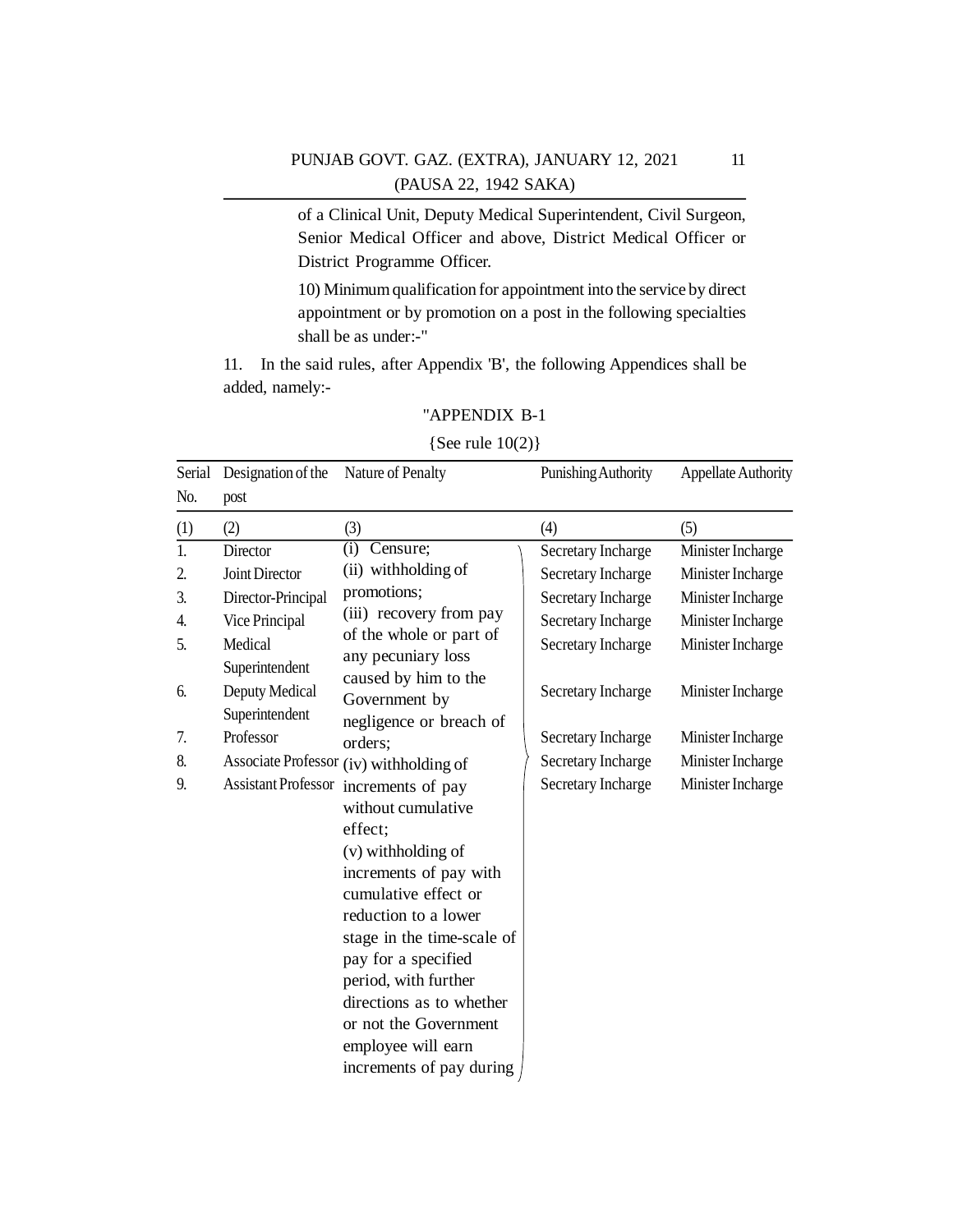## PUNJAB GOVT. GAZ. (EXTRA), JANUARY 12, 2021 12(PAUSA 22, 1942 SAKA)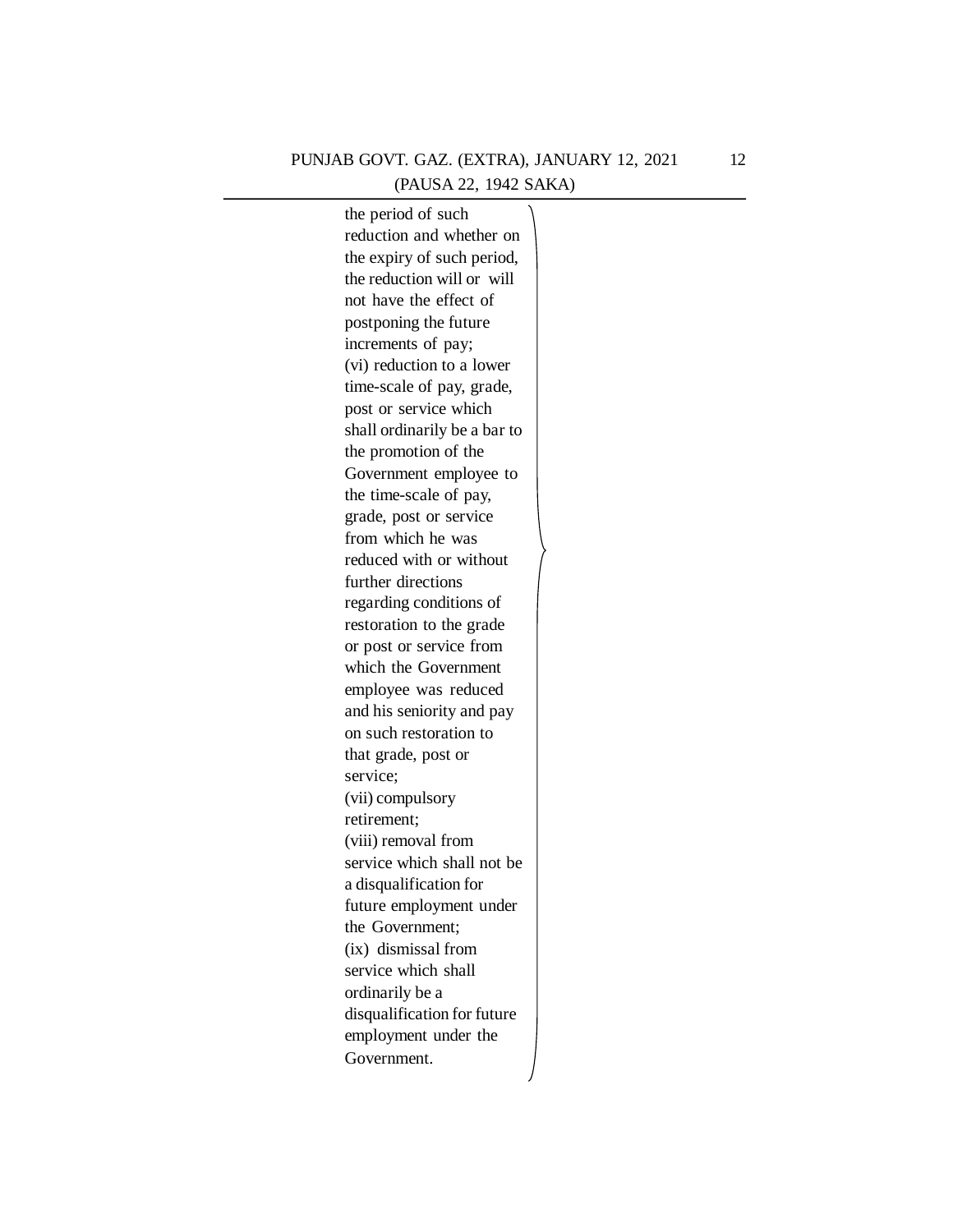## PUNJAB GOVT. GAZ. (EXTRA), JANUARY 12, 2021 (PAUSA 22, 1942 SAKA)

## "APPENDIX B-2

## {See rule 10(3)}

| Serial<br>No.  | Designation of the<br>post | Nature of Order                         | <b>Ordering Authority</b> | <b>Appellate Authority</b> |
|----------------|----------------------------|-----------------------------------------|---------------------------|----------------------------|
| (1)            | (2)                        | (3)                                     | (4)                       | (5)                        |
| $\mathbf{1}$ . | Director                   | As specified in rule 15 of              | Secretary Incharge        | Minister Incharge          |
| 2.             | Joint Director             | the Punjab Civil Services               | Secretary Incharge        | Minister Incharge          |
| 3.             | Director-Principal         | (Punishment and Appeal)<br>Rules, 1970. | Secretary Incharge        | Minister Incharge          |
| 4.             | Vice Principal             |                                         | Secretary Incharge        | Minister Incharge          |
| 5.             | Medical                    |                                         | Secretary Incharge        | Minister Incharge          |
|                | Superintendent             |                                         |                           |                            |
| 6.             | Deputy Medical             |                                         | Secretary Incharge        | Minister Incharge          |
|                | Superintendent             |                                         |                           |                            |
| 7.             | Professor                  |                                         | Secretary Incharge        | Minister Incharge          |
| 8.             | Associate Professor        |                                         | Secretary Incharge        | Minister Incharge          |
| 9.             | <b>Assistant Professor</b> |                                         | Secretary Incharge        | Minister Incharge          |

## **D.K. TIWARI,**

Principal Secretary to Government of Punjab, Department of Medical Education and Research.

*2202/1-2021/Pb. Govt. Press, S.A.S. Nagar*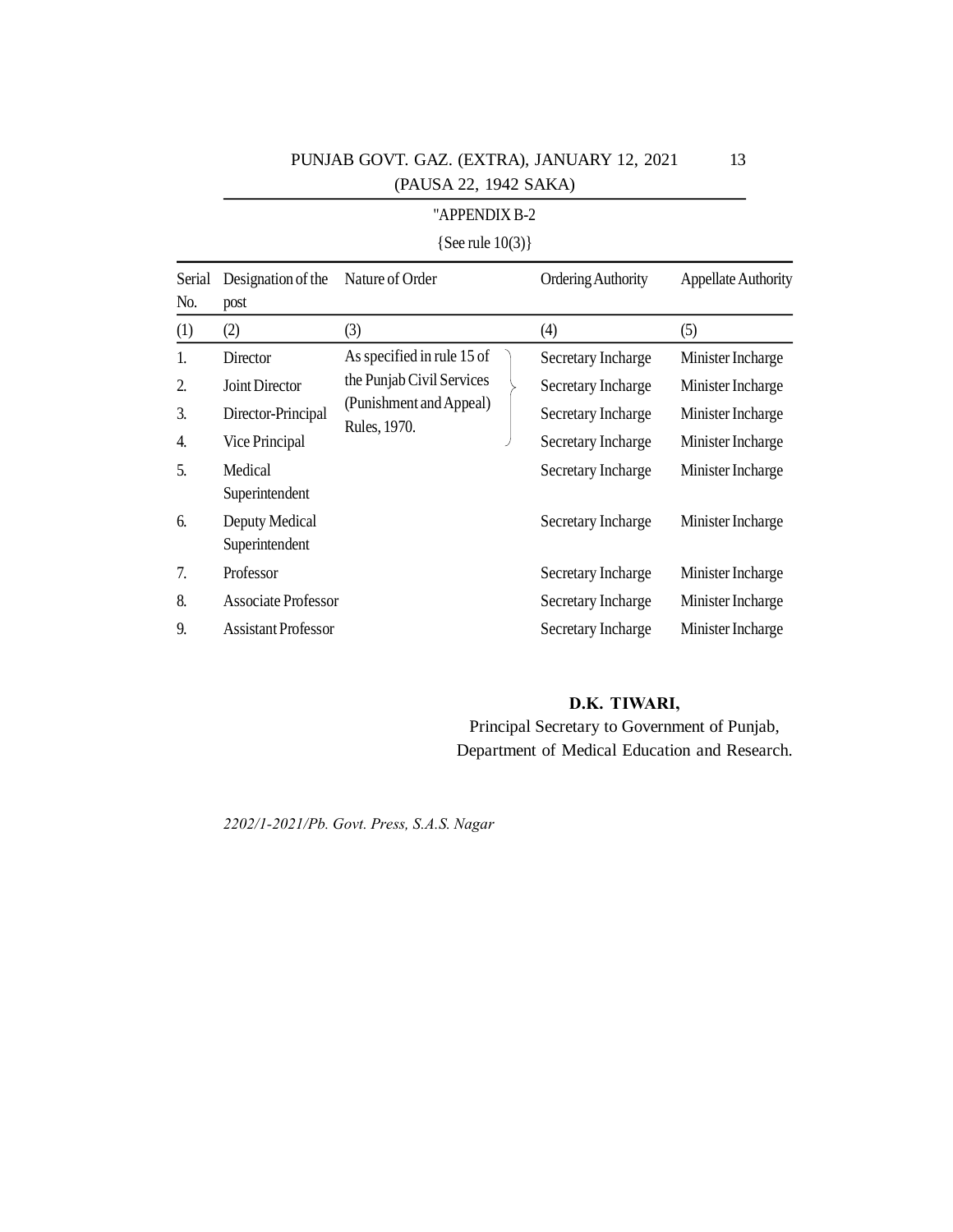## **APPENDIX- 'C'**

#### **(See rule 11)**

## **THE PUNJAB CIVIL SERVICE (GENERAL AND COMMON CONDITIONS OF SERVICES ) RULES, 1994.**

## **GOVERNMENT OF PUNJAB**

## **DEPARTMENT OF PERSONNEL AND ADMINISTRATIVE**

## **REFORMS**

## **(PERSONNEL POLICIES-I BRANCH)**

#### **Notification**

#### **The 4th May, 1994**

No. G.S.R. 33/Const./Art. 309/94:- In exercise of the powers conferred by the proviso of article 309 of the Constitution of India and all other powers enabling him in this behalf, the Governor of Punjab is pleased to make the following rules regulating the recruitment and general and common conditions of service of persons appointed to Class I, Class II and Class III service in connection with the affairs of the State of Punjab namely:-

## **1. Short title, commencement and application:-**

- (1) These rules may be called the Punjab Civil Service (General and Common Conditions of Services) Rules, 1994.
- (2) They shall come into force at once.
- (3) They shall apply to all the posts in Class III services in connection with the affairs of the State of Punjab.
- **2. Definitions:-** In these rules , unless the context otherwise requires:-
- (a) "Appointing Authority" means an appointing authority specified as such in the services Rules made under article 309 of the Constitution of India in respect of any service or position connection with the affairs of the State of Punjab.
- (c) "Board" means the Subordinate services Selection Board, or any other authority constituted to perform its functions;
- (d) "Commission" means the Punjab Public Service Commission.
- (e) "Direct Appointment" means an appointment made otherwise than by Promotion or by transfer of a person already in the service of Government of India or of a State Government.
- (f) "Government "means the Government of State of Punjab in the Department of Personnel and Administrative reform.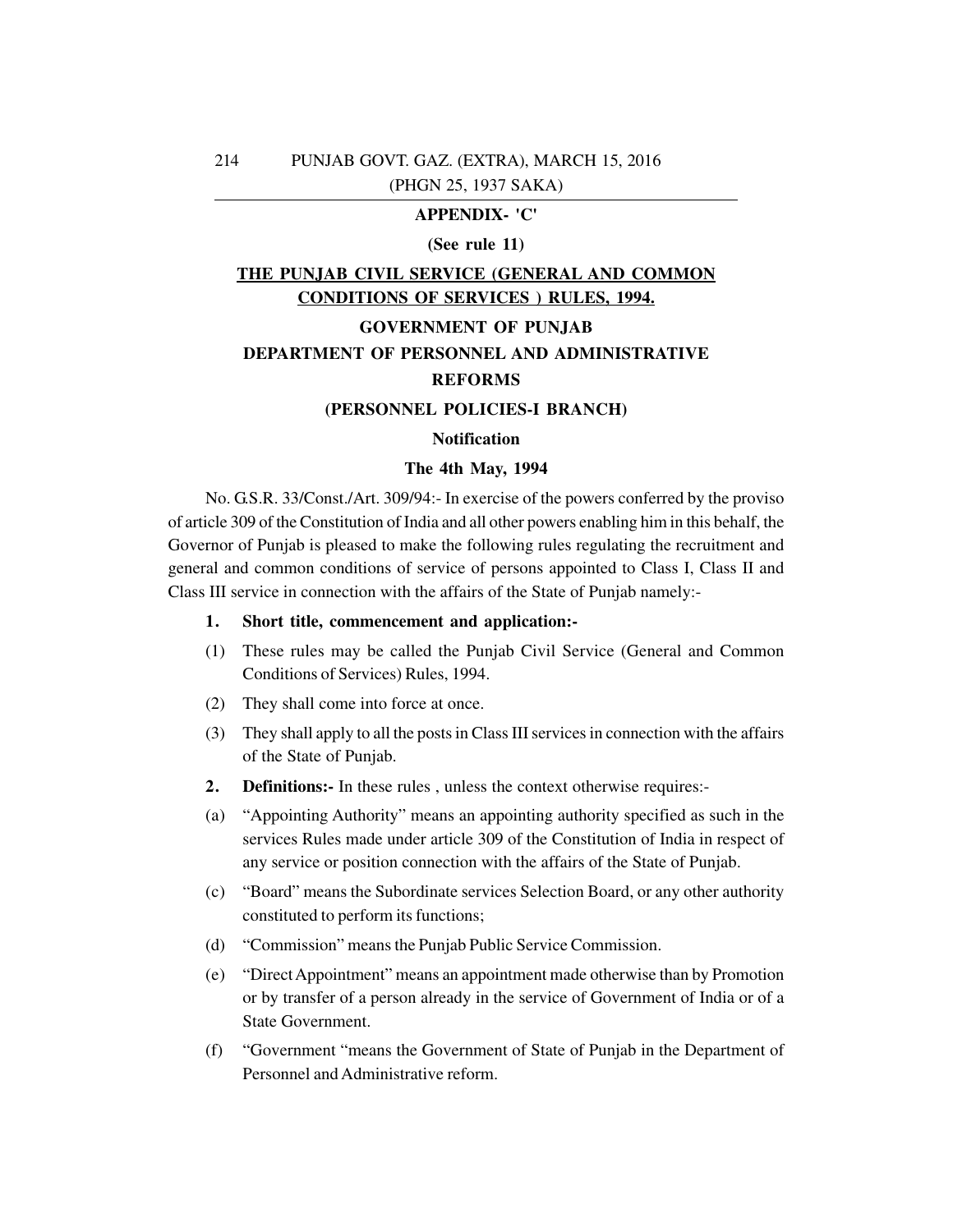- (g) "Recognized University or institution" means:-
	- (iii) Any university or institution incorporated by law in any of the State of India; or
- (iv) Any other university or institution which is declared by the Government to be Recognized University or institution for the purpose of these rules.
- (h) "Service" means any Class III service constituted in connection with the affairs of the State of Punjab;
- (i) "Service Rules" means the Service Rules made under article 309 of the Constitution of India regulating the recruitment and condition of service other than the general and common condition of service of persons appointed to any service or post in connection with the affairs of the State of Punjab.

## **3. Nationality, domicile and character of person appointed to the service:-**

- (1) No person shall be appointed to the service unless he is :-
	- (a) a Citizen of India; or
	- (b) a Citizen of Nepal; or
	- (c) a Subject of Bhutan; or
	- (d) A Tibetan refugee who came over to India before the first day of January, 1962 with the intention of permanently settling in India ; or
	- (e) a person of India origin who has migrated from Pakistan, Burma, Sri Lanka and East African Countries of Kenya, Uganda and United Republic of Tanzania (formerly Tanganyika and Zanzibar) Zambia, Malawi, Zaire, Ethiopia and Vietnam with the intention of permanently settling in India;

Provided that a person belonging to any of the categories (b), (c), (d) and (e) shall be a person in whose favor a certificate of eligibility has been given by the Government of Punjab in the Department of Home Affairs and Justice;

- (2) A person in whose case a certificate of eligibility is necessary may be admitted to an examination or interview conducted by the Commission of the Board, as the case may be, on his furnishing proof that he has applied for the certificate but he shall not be appointed for the service unless the necessary certificate is given to him by the Government of Punjab in the Department of Home Affairs and Justice.
- (3) No person shall be recruited to the service by Direct Appointment unless he produces:
	- a. A certificate of Character from the Principal academic officer of the University, college, school or institution last attended, if any, and similar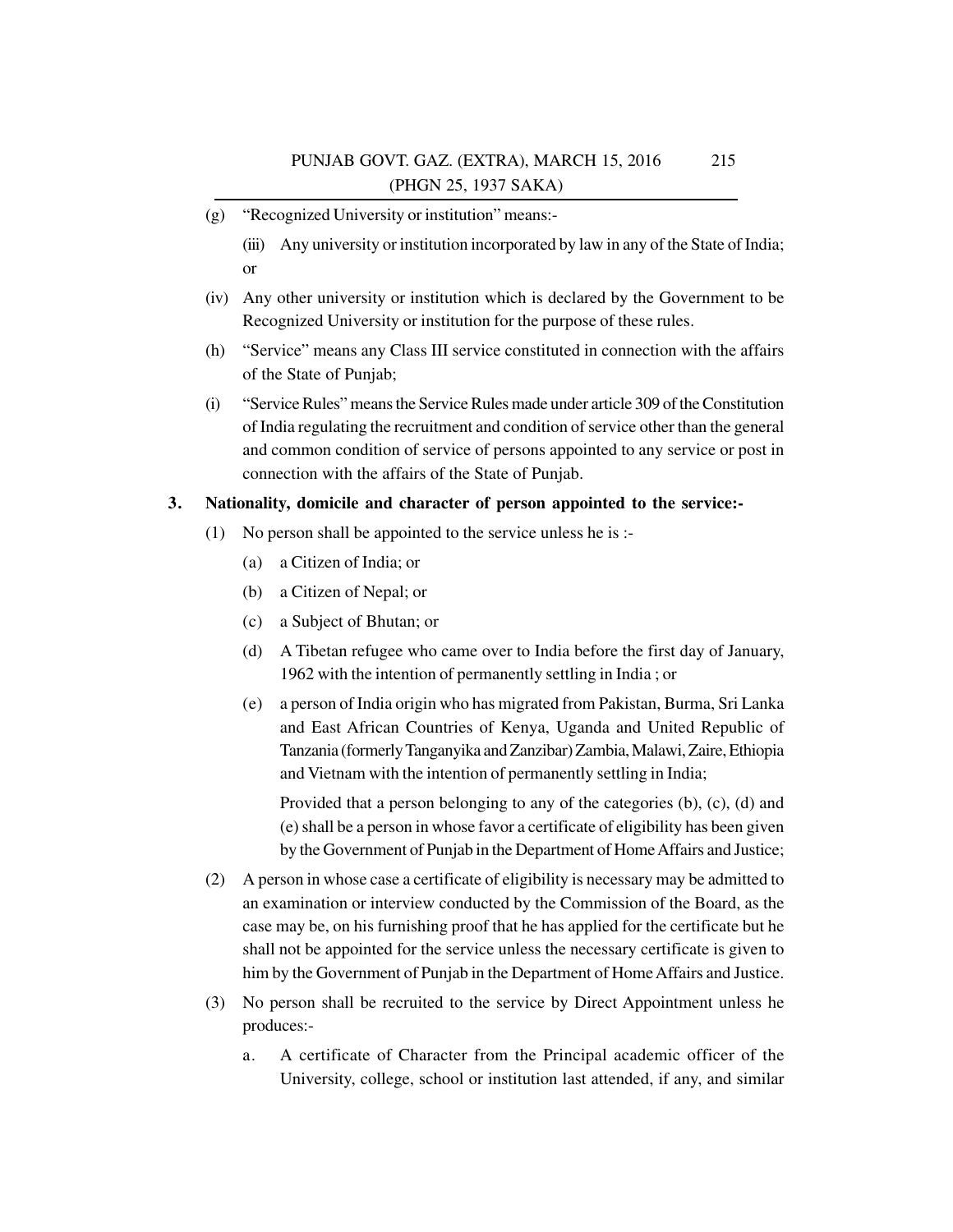certificates from two responsible persons not being his relatives, who are well acquainted with him in his private life and are unconnected with his university, college, school or institution; and

b. An affidavit to the effect that he was never convicted for any criminal offence involving moral turpitude that he was never dismissed or removed from service of any State Government or of Government of India or of any Public Sector Undertaking.

## **4. Disqualification:-** No person

- a. Who has entered into or contracted a marriage with a person having a spouse living; or
- b. Who having a spouse living, has entered into or contracted a marriage with a person shall be eligible for appointment to the services;

Provided that the Government, if satisfied that such marriage is permissible under the personal law applicable to such person and the other party to the marriage and that there are other grounds for so doing; exempt any person from the operation of this rule.

- **5. Age:-**
	- (1) No person shall be recruited to the Service by direct appointment if he is less than eighteen years or is more than thirty five years of age in the case of technical/ non-technical posts and the 1st day of January of the year immediately preceding the last date fixed for submission of applications by the Commission or the Board, as the case may be, or unless he is within such range of minimum and the maximum age limits as may be specifically fixed by the Government from time to time.

Provided that where different lower and upper age limits have been specifically prescribed for post in the service Rules, these limits shall be made applicable for the appointment to such posts;

Provided further that the upper age limit may be relaxed up to forty five years in the case of person already in the employment of the Punjab Government, other State Government or the Government of India.

Provided further that in the case of candidates belonging to Scheduled caste or other Backward Classes, the upper age limit shall be such as may be fixed by the Government from time to time.

(2) In the case of Ex- Servicemen, the upper age limit shall be such as has been prescribed in the Punjab Recruitment of Ex- Servicemen Rules, 1982, as amended from time to time.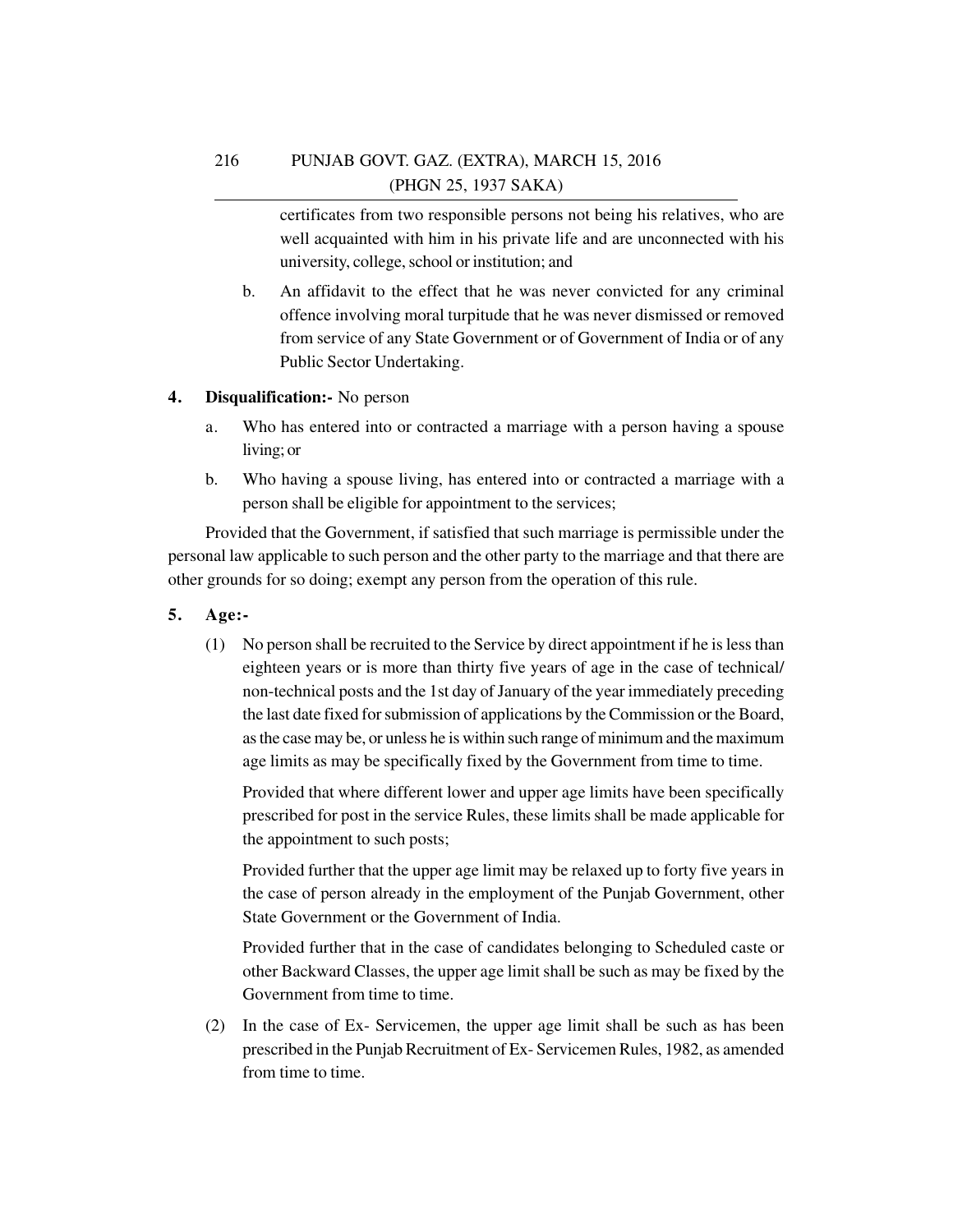(3) In the case of appointment on compassionate grounds on priority basis, the upper age limit shall be such may be specifically fixed by the Government from time to time.

## **6. Qualifications etc.:-**

Subject to the provisions of these Rules the number and character of posts, method of recruitment and educational qualifications and experience for appointment to a post or posts in a service and the Departmental examination, if any shall be such as may be specified in the Service Rules made for that Service.

## **7. Probation:-**

(1) A person appointed to any post in the service shall remain on probation for a period of two years, if recruited by direct appointment and one year, if appointed otherwise:

Provided that—

- (a) Any period after such appointment spent on deputation on a corresponding or a higher post shall count towards the period of probation;
- (b) In the case of appointment by transfer, any period of work on an equivalent or higher post prior to appointment to the service, may in the discretion of the appointing authority is allowed to count towards the period of probation;
- (c) Any period of officiating appointment to the service shall be reckoned as period spent on probation; and
- (d) any kind of leave not exceeding six months during or at the end of period of probation, shall be counted towards thee period of probation.
- (2) If, in the opinion of the appointing authority, the work or conduct of a person during the period of probation is not satisfactory or if he has failed to pass the departmental examination, if any prescribed in Service Rules within a period not exceeding two and a half years from the date of appointment, it may
	- a. if such person is recruited by direct appointment dispense with his service, or revert him to a post on which he held lien prior to his appointment to the service by Direct appointment ; and
	- b. if such person is appointed otherwise:
		- (i) revert him to his former post; or
		- (ii) deal with him in such other manner as the terms and conditions of the previous appointment permit.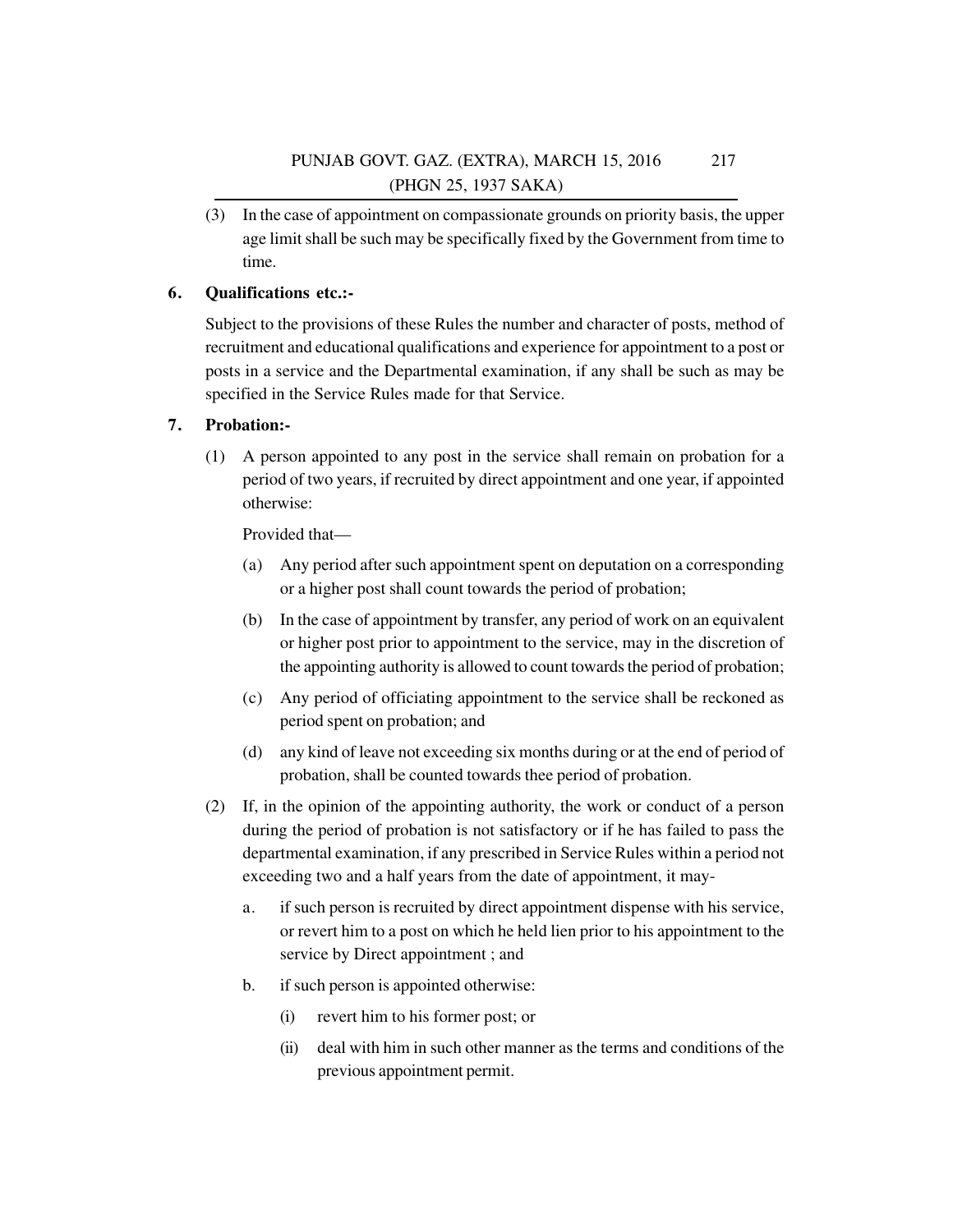- (3) On the completion of the period of probation of a person, the appointing authority may –
	- (a) if the work and conduct has in its opinion been satisfactory-
		- (i) confirm such person, from that date of his appointment or from the date he completes his period of probation satisfactorily if, he is not already confirmed ; or
		- (ii) declare that he has completed his probation satisfactorily if, he is already confirmed ; or
	- (b) if his work and conduct has not been in its opinion satisfactory, if he has failed to pass the Departmental examination, if any, specified in the service Rules-
		- (i) dispense with his service if appointed by direct appointment, or if appointed otherwise revert him to his former post, or deal with him in such other manner as the time and conditions of his previous appointment may permit ; or
		- (ii) extend his period of probation and thereafter pass such order as it could have passed on the expiry of the period of probation as specified in sub-rule (1):

Provided that the total period of probation including extension, if any, shall not exceed the years.

## **8. Seniority:-**

The seniority inter se of persons appointed to posts in each cadre of a service shall be determined by the length of continuous service on such posts in that cadre of the service;

Provided that in case of person recruited by direct appointment who join within the period specified in the order of appointment or within such period as may be extended from time to time by the appointing authority subject to a maximum of four months from the date of order of appointment, the order of merit determined by the commission or the Board, as the case may be, shall not be disturbed;

Provided further that in case a person is permitted to join the post after the expiry of said period of four months in consultation with the Commission or the Board, as the case may be, his Seniority shall be determined from the date of joins the post;

Provided further that in case any person of the next selection has joined a post in the cadre of the concerned service before the persons referred to in the proceeding proviso joins, the person so referred shall be placed below all the persons of the next selection, who joins within the time specified in the first proviso;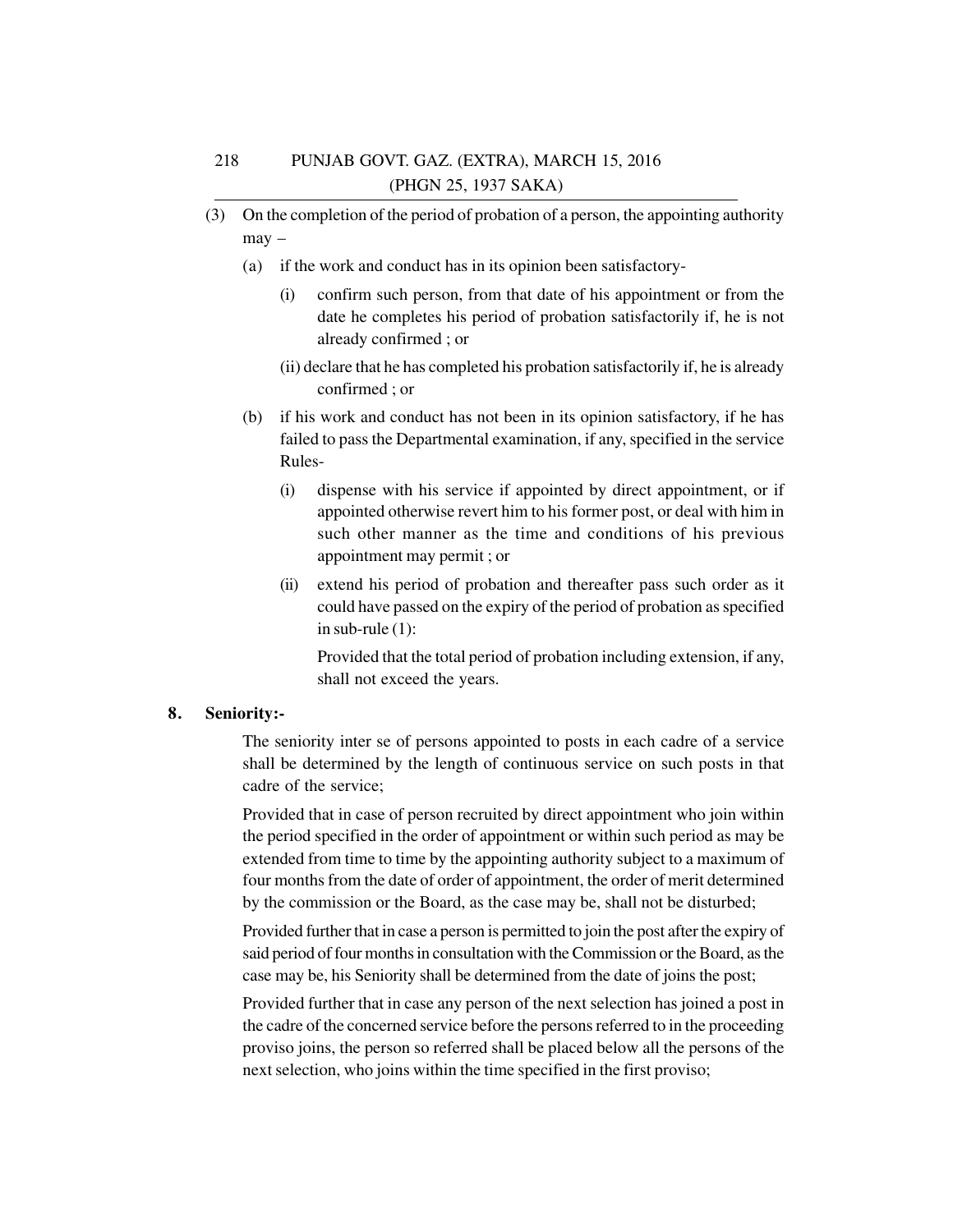Provided further that in the case of two or more persons appointed on same date, their seniority shall be determined as follows:-

- (a) a person appointed by direct appointment shall be senior to a person appointed otherwise:
- (b) a person appointed by promotion shall be senior to person appointed by transfer;
- (c) In the case of persons appointed by promotion or transfer , the seniority shall be determined according to the seniority of such persons in appointments from which they were promoted or transferred; and
- (d) In the case of persons appointed by transfer from different cadres, their seniority shall be determined according to pay, preference being given to a person who was drawing a higher rate of pay in his previous appointment; and if the rates of pay drawn as also the same, then by their length of service in these appointments and if the length of service also the same an older person shall be senior to be younger person.

Note:- Seniority of persons appointed as purely provisional basis or on ad hoc basis shall be determined as and when they are regularly appointed keeping in view the dates of such regular appointments.

## **9. Liability of members of service to transfer:-**

A member of a service may be transferred to any post whether included in any other service or not, on the same terms and conditions as are specified in rule 3.17 of the Punjab Civil Service Rules, Volume I, Part I.

## **10. Liability to servo:-**

A member of a service shall be liable to serve at any place, whether within or out of the State of Punjab on being ordered so to do by the appointing authority.

## **11. Leave, Pension and other matters:-**

In respect of pay, leave, pension and all other matters how expressly provided for in these rules, a member of a service shall be governed by such rules and regulations and may have been or may hereafter be adopted or made by the competent authority.

## **12. Discipline penalties and appeals:-**

- (1) In the matter of discipline punishment and appeals a matter of service shall be governed by the Punjab Civil Services (Punishment and Appeal) Rules 1970 as amended from time.
- (2) The authority empowered to impose penalties specified in rule 5 of the Punjab Civil Services (Punishment and Appeal) Rules 1970 and the appellate authority there under in respect of the Government employee shall be such as may be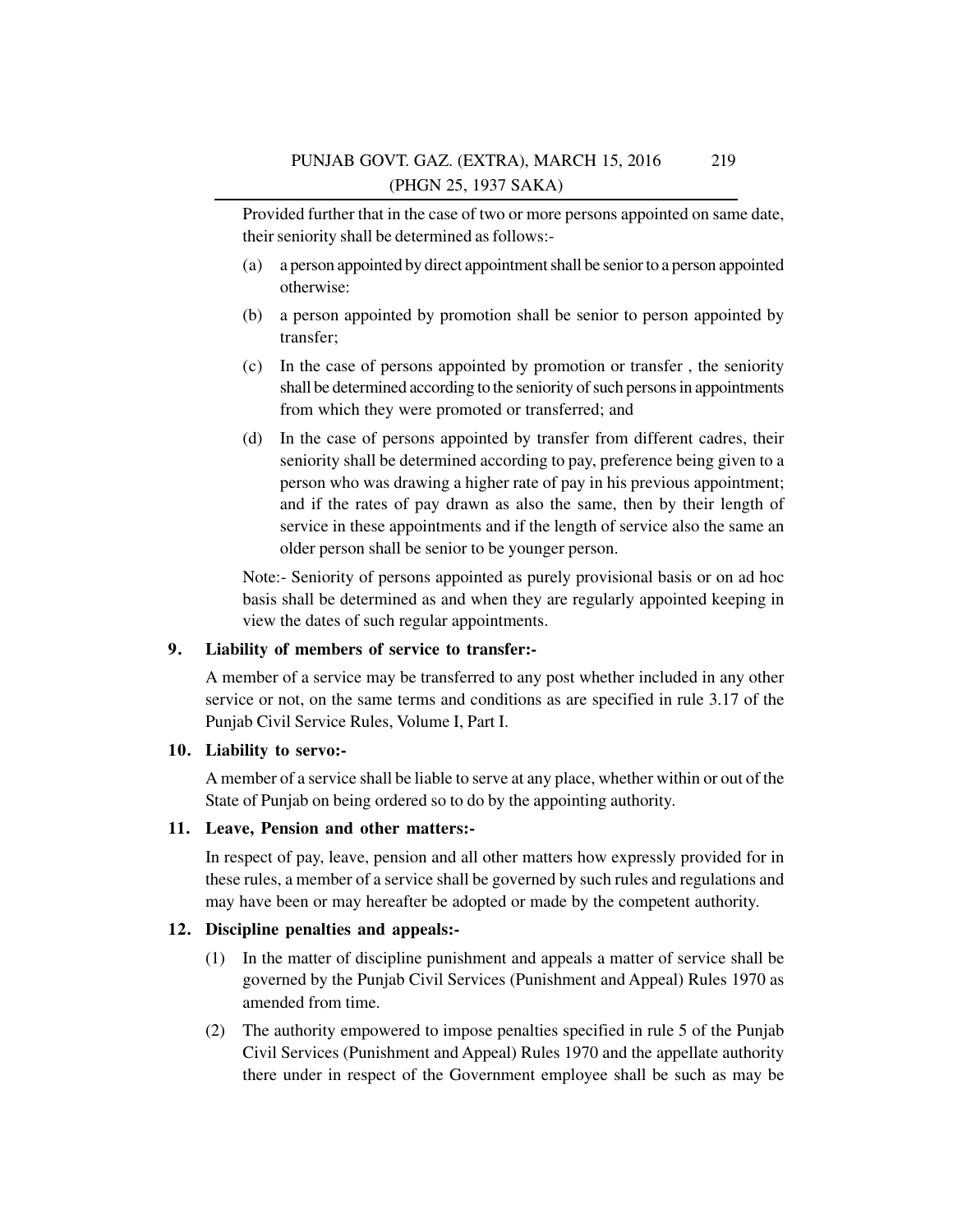specified in the Service Rules.

## **13. Liability for vaccination and Re-vaccination:-**

Every member of a service shall get himself vaccinated or re-vaccinated when Punjab Government so directs by a special or general order.

## **14. Oath of allegiance:-**

Every member of a service unless has already done so shall be required to take Oath of allegiance to India and to the Constitution of India as by law established.

## **15. Minimum education and other Qualifications for appointment to the posts of clerk:-**

No post shall be appointed by direct appointment to a post of clerk under the Punjab Government unless he-

- (a) is Matriculate in Second Division or has passed senior secondary Part-II examination from a recognized university.
- (b) Qualifies a test in Punjabi type-writing to be conducted by the Board or by the appointing authority at the speed of thirty words per minute.

## **16. Minimum education and other Qualifications for appointment to the posts of Steno- typist Grade –II or Junior Scale Stenographer Grade-II-**

No. person shall be appointed by direct appointment to a post of a Steno Grade-II or Junior Scale Stenographer Grade-II under the Punjab Government unless-

- (a) is Matriculate in Second Division or has passed senior secondary Part-II examination from a recognized university or institution and;
- (b) Qualifies a test in Punjabi Stenography to be held by the Board or by the appointing authority at a speed to be specified by the Government from time to time.

## **17. Knowledge of Punjabi Language:-**

No person shall be appointed to any post in any Service by direct appointment unless he possesses knowledge of Punjabi Language of Matriculation standard or its equivalent.

Provided that where a person is appointed on compassionate grounds on priority basis under the instruction issued in this behalf by the Government, the person so appointed will have to acquire knowledge of Punjabi language of Matriculation standard or will have to qualify a test conducted by the Language Wing of the Department of Education of the Punjab Government within six months from the date of his appointment:

Provided future that where educational qualifications for a post in any service are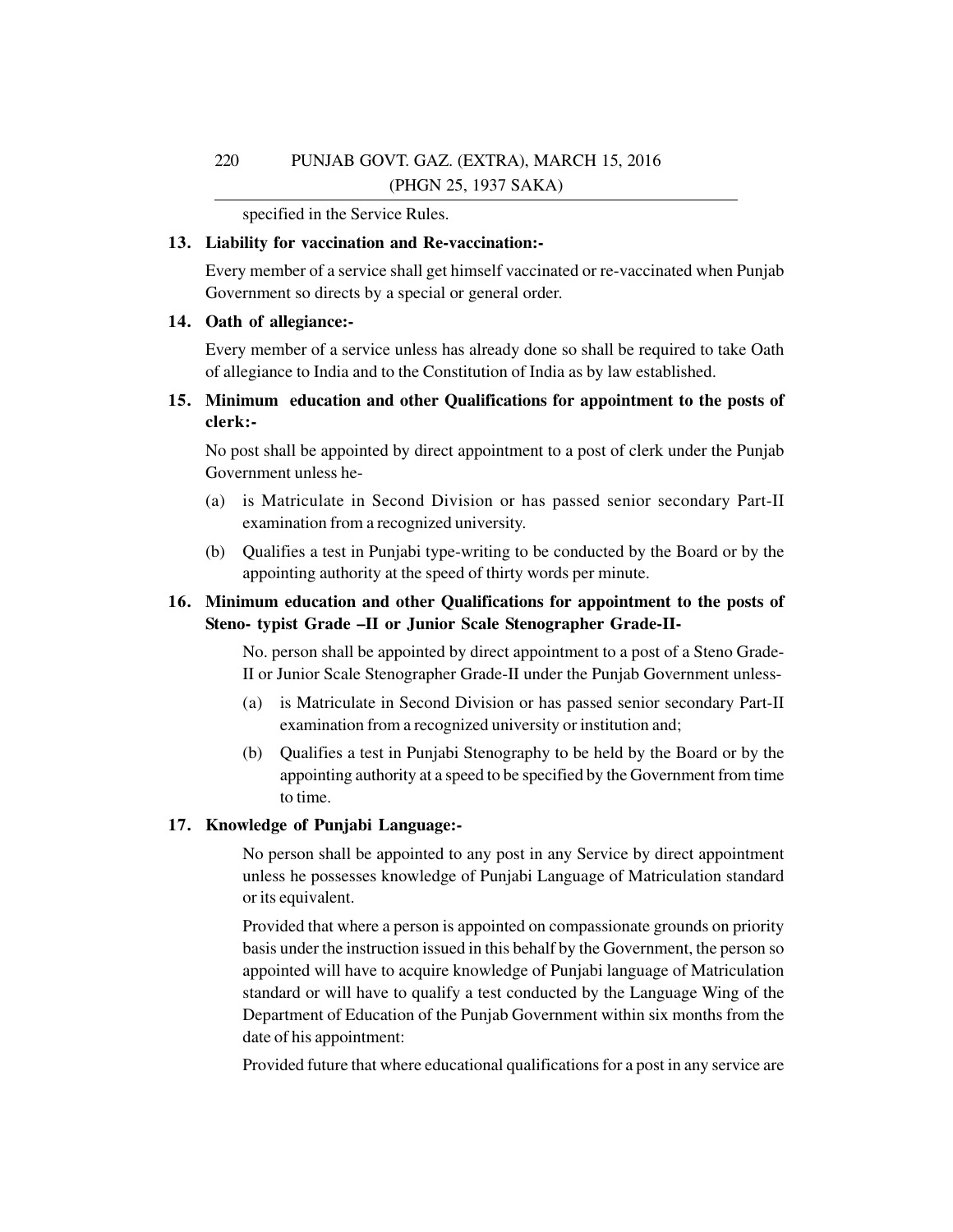lower than Matriculation, the knowledge of Punjabi language shall be lowered accordingly.

## **18. Debarring for consideration for promotion of Government employee who refuses to accept promotion:-**

In the event of refusal to accept promotion by a member of a service he shall be debarred by the appointing authority from consideration for promotion for all the consecutive chance which may occur in future within a period of two years from the date of such refusal to accept proposal;

Provided that in a case where the appointing authority is satisfied that a member of a service has refused to accept promotion under the circumstances beyond his control, it may exempt such a member for reasons to be recorded therefore in writing from the operation of this rule.

## **19. Power to relax:-**

Where the Government is of the opinion that it is necessary of expedient so to do, it may, by order, for reasons to be recorded in writing, relax any of the provisions of these rules with respect to any class of category of persons:

Provided that the provisions relating to educational qualifications and experience, if any, shall not be relaxed.

## **20. Over riding effect:-**

The provision of these rules shall have effect notwithstanding anything to the contrary contained in any rules for the time being in force for regulating the recruitment and conditions of service for appointment to Public service and posts in connection with the affairs of the State.

## **21. Interpretation:-**

If any question arises as to the interpretation of these rules, the Government shall decide the same.

## **A.S. CHATHA,** CHIEF SECRETARY TO GOVERNMENT PUNJAB.

**HUSSAN LAL, IAS,** Secretary to Government of Punjab Department of Medical Education and Research.

*973/03-2016/Pb. Govt. Press, S.A.S. Nagar*